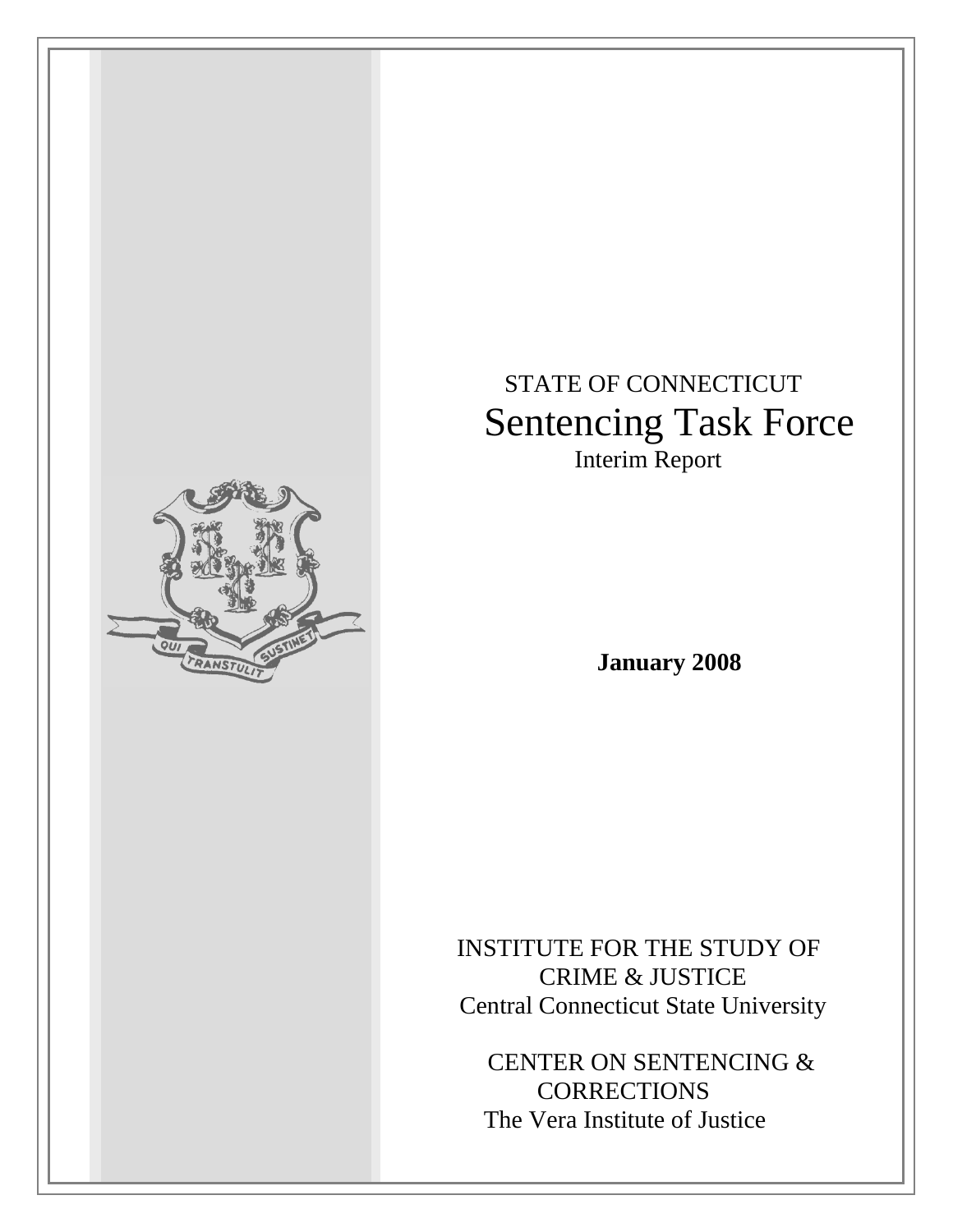# **Letter from the Chair**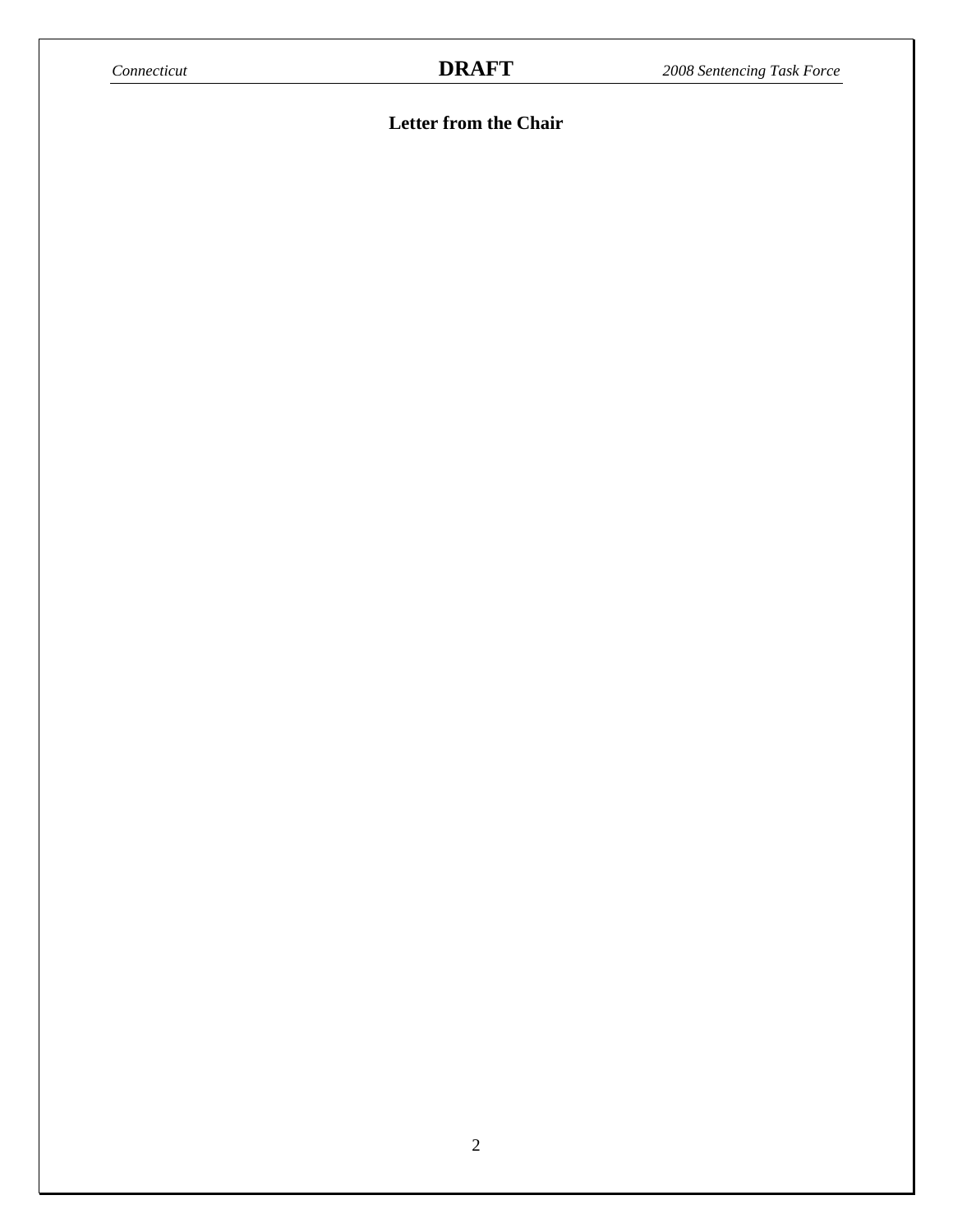# **TABLE OF CONTENTS**

| <b>LETTER FROM THE CHAIR.</b> |  |
|-------------------------------|--|
|                               |  |
|                               |  |
| <b>INTRODUCTION.</b>          |  |
|                               |  |
|                               |  |
|                               |  |
|                               |  |
|                               |  |
|                               |  |
|                               |  |
|                               |  |
|                               |  |
|                               |  |
|                               |  |
|                               |  |
|                               |  |
|                               |  |
|                               |  |
|                               |  |
|                               |  |
| <b>ACKNOWLEDGEMENTS</b><br>25 |  |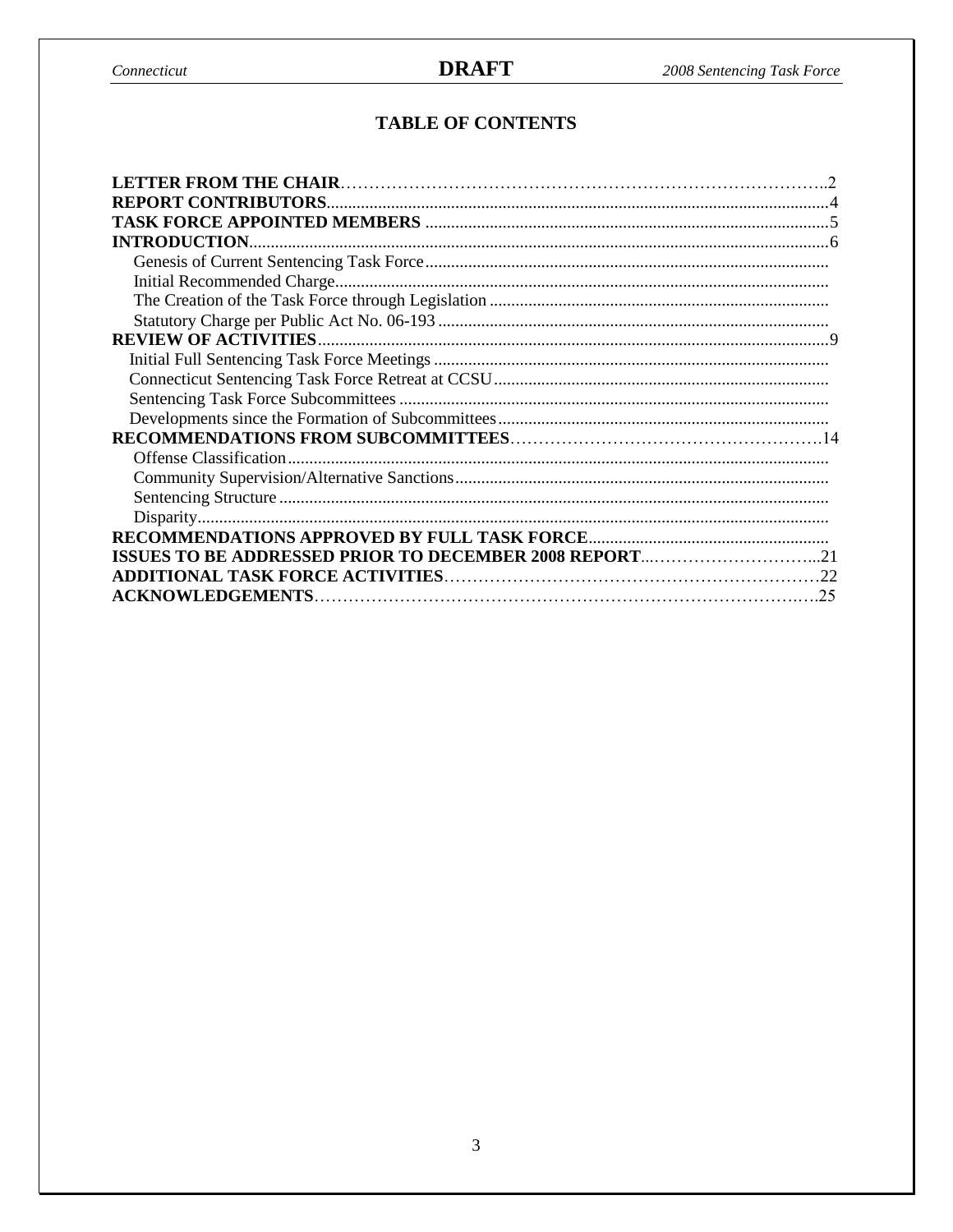### **REPORT CONTRIBUTORS**

#### **INSTITUTE FOR THE STUDY OF CRIME & JUSTICE Central Connecticut State University**

#### *Andrew Clark, Director Aileen Keays, Research Specialist Lyndsay Ruffolo, Research Specialist*

The Institute for the Study of Crime & Justice (ISCJ) is dedicated to enriching the quality of public policy, public service, University outreach and applied research in the criminal justice field in Connecticut. The ISCJ is a non-partisan, university-based resource providing a wide range of information, training, research, program evaluation and consulting services to communities, municipal and state government and non-profit organizations.

The ISCJ functions as a centralized clearinghouse for the exchange and dissemination of criminal justice data and statistics, the training of criminal justice personnel, and the development, implementation, evaluation and enhancement of criminal justice policy initiatives. The ISCJ develops, facilitates and supports faculty and student programs and projects which advance their academic scholarship, applied research and real-life experiences. The ISCJ also serves the people of the State of Connecticut by providing a forum for the framing and debate of a myriad of critical public policy issues in the criminal justice arena.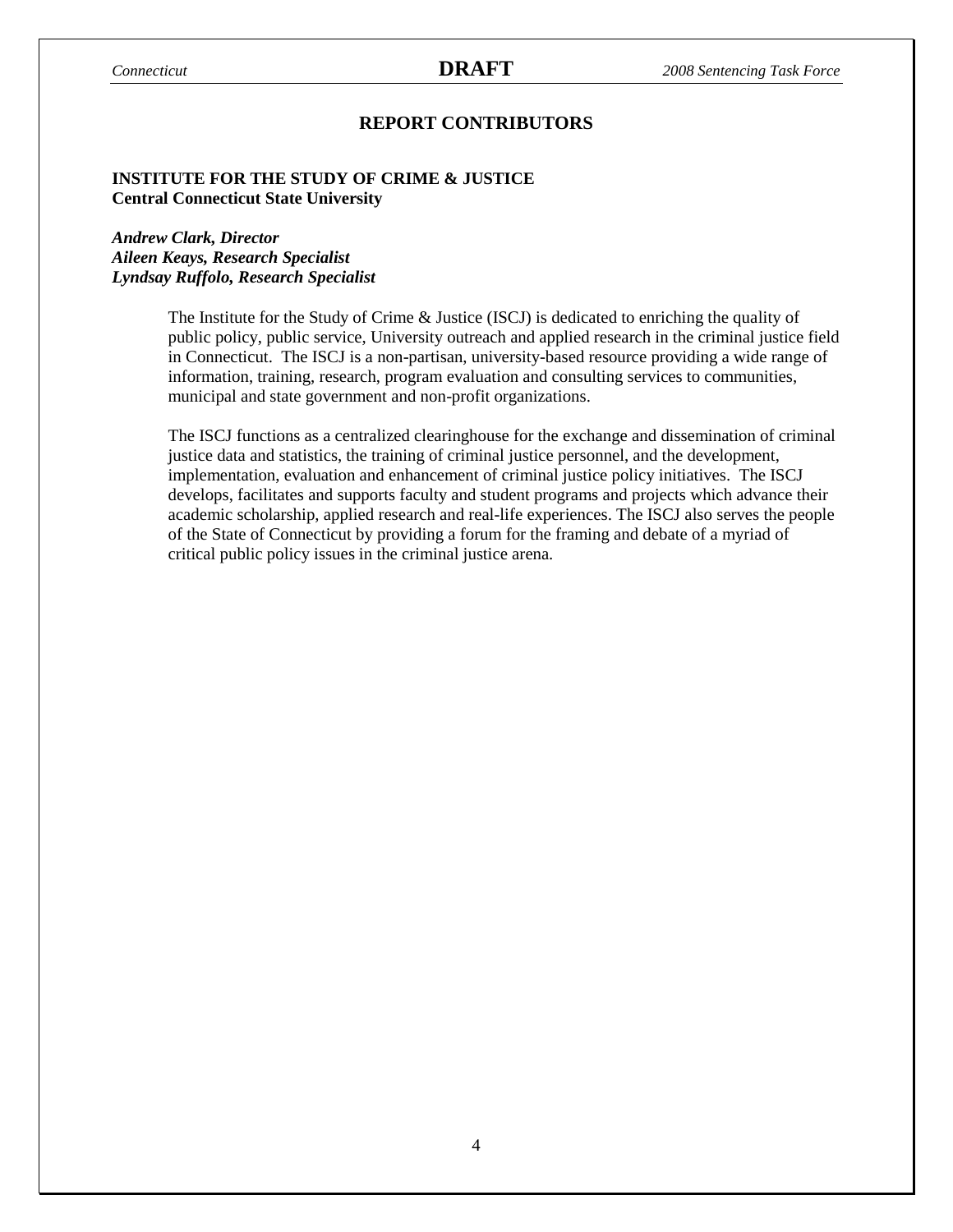#### **ACKNOWLEDGEMENTS**

Task Force members would like to gratefully acknowledge the efforts of Barb Tombs and Ashley Cannon of the Vera Institute of Justice. The facilitation of the Task Force's activities by Ms. Tombs and Ms. Cannon has proved extremely beneficial.

### **CENTER FOR SENTENCING & CORRECTIONS Vera Institute of Justice**

#### *Barbara Tombs, Senior Fellow Ashley Cannon, Program Associate*

The Center on Sentencing and Corrections (CSC) provides non-partisan support to government officials and criminal justice professionals charged with addressing their jurisdiction's sentencing and corrections policy. Using empirical data and evidence-based practices, we identify emerging trends and issues in the field and help stakeholders develop cost-effective strategies for protecting public safety.

Researchers study and analyze state sentencing and correctional programs. They have also developed an archive of national and state criminal justice data to help states better understand how their systems compare. Through independent research, CSC researchers educate policymakers and advance knowledge in the field. We also provide daily news updates from papers around the country and *Issues in Brief*, an ongoing series of publications that provides clear and concise summaries of timely topics such as the effects of the budget crisis on sentencing and incarceration, drug courts, and pre-release programs for inmates.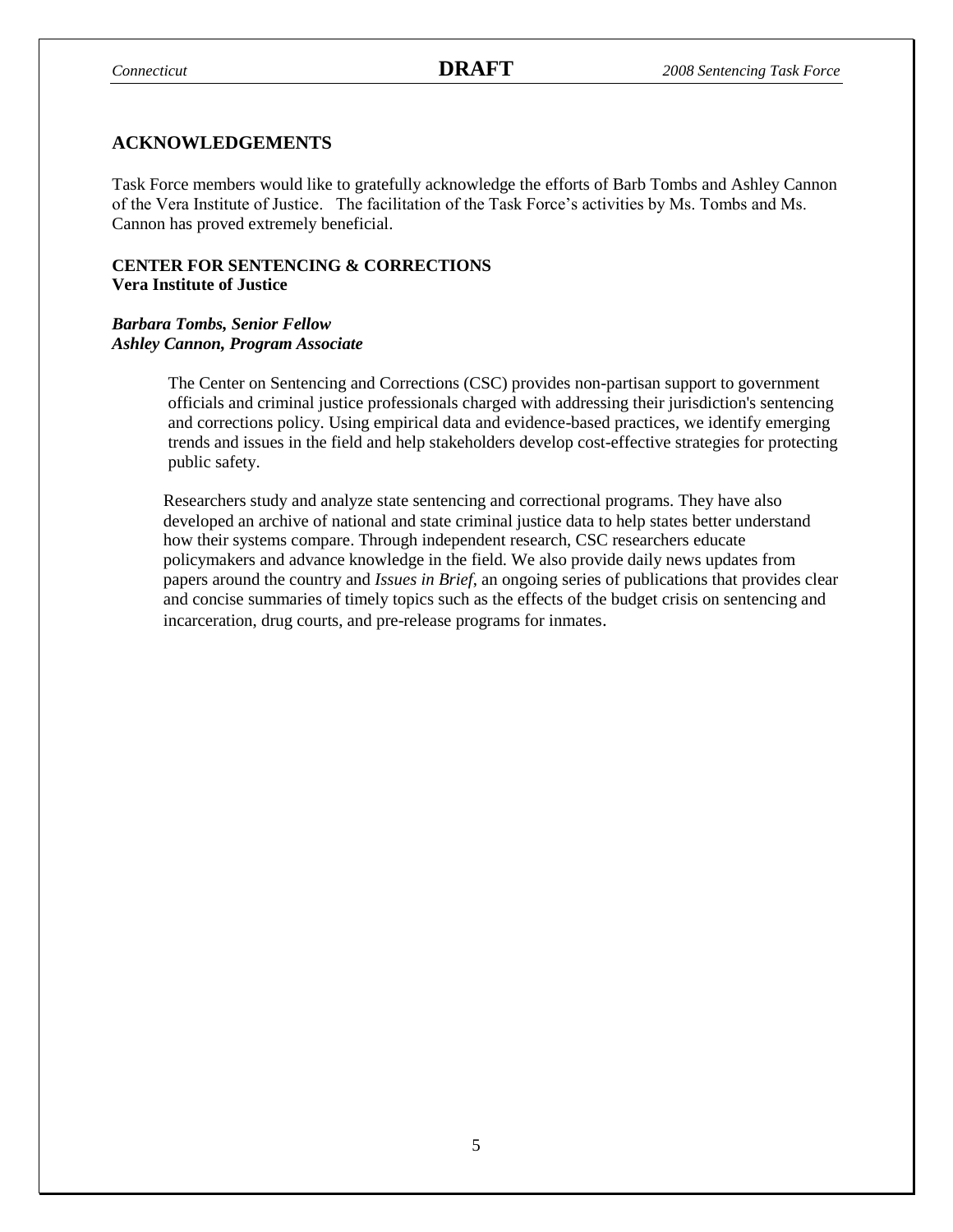### **CONNECTICUT SENTENCING TASK FORCE (STF) APPOINTED MEMBERS**

**Board of Pardons and Paroles**  Chairmen Robert Farr (Interim STF Chair)

**Connecticut Attorney General's Office** (AGO) Associate Attorney General Joseph Rubin

**Office of Policy Management** (OPM) – **Criminal Justice Policy and Planning Division** Brian Austin

**Office of the Victim Advocate** (OVA) Michelle Cruise

**Department of Correction** (DOC) Commissioner Theresa Lantz

**Court Support Services Division** (CSSD) - **Judicial Branch** Executive Director William Carbone

#### **Connecticut General Assembly** (CGA)

Representative Alfred Adinolfi Senator Eric Coleman Senator John Kissel Representative David Labriola Representative Mike Lawlor Senator Martin Looney Senator Andrew McDonald Representative Arthur O'Neill Senator Andrew Roraback Representative Jamie Spallone

#### **Judges**

Judge Patrick Clifford, JD-GA 15 Court House Judge Patrick Carroll, Deputy Chief Court Administrator

**Office of the Chief State's Attorney** (CSA) Chief State's Attorney Kevin Kane

State's Attorney Matthew Gedansky, Tolland Judicial District

Attorney David Shepack, Litchfield Judicial **District** 

**Office of the Chief Public Defender** Chief Public Defender Susan Storey Deputy Chief Public Defender Brian Carlow

Thomas Ullman, New Haven Office of the Public Defender

**Department of Mental Health and Addiction Services** (DMHAS)

Deputy Commissioner Peter Rockholz

**Institute for the Study of Crime & Justice, Central CT State University** (ISCJ, CCSU) Andrew Clark

## **Connecticut Police Chiefs Association Appointments:**

Urban Chief Brian Norwood - Bridgeport Police Department Suburban Chief Eugene Marcucci - Woodbridge Police Department

Deputy Chief Ray Stuart - Woodbridge Police Department

### Rural

Chief Mark Palmer - Coventry Police Department

**Connecticut Sexual Assault Crisis Services, Inc.** (CONNSACS) Nancy Kushins

**Criminal Justice Section** Attorney Richard Brown

#### **Connecticut Criminal Defense Lawyers Association**  Attorney John Schoenhorn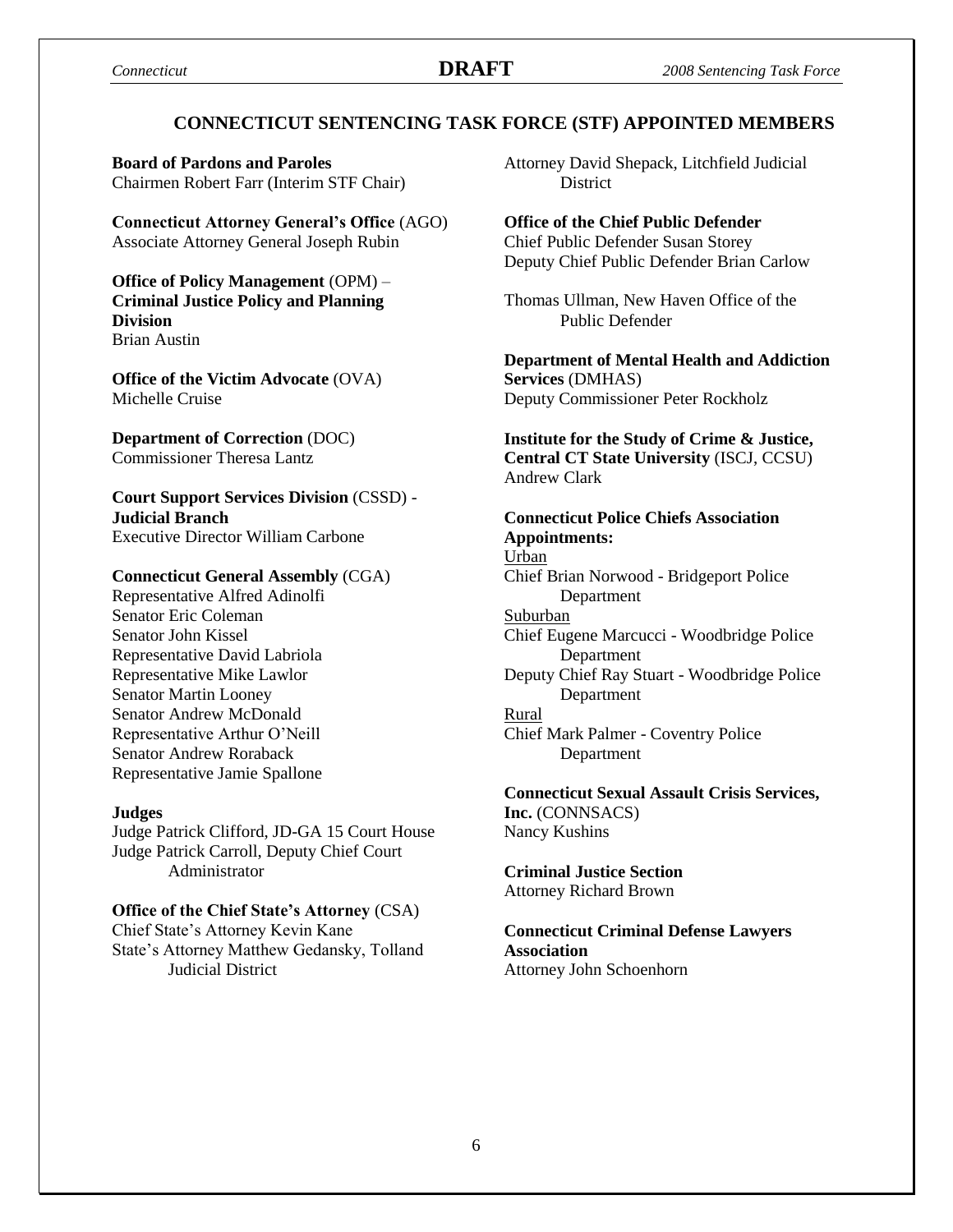### **Introduction**

#### *Genesis of Current Sentencing Task Force*

The Connecticut Sentencing Task Force was created by the General Assembly to "review criminal justice and sentencing policies and laws of [Connecticut] for the purpose of creating a more just, effective and efficient system of criminal sentencing."<sup>1</sup> In its December 2005 Mandatory Minimum Sentences report, the Legislative Program Review and Investigations Committee first identified the desire for an interim sentencing task force. The report identified the responsibilities this newly established task force shall undertake during its 18-month charge.

#### *Initial Recommended Charge*

The sentencing task force was mandated to:

- Identify overarching state crime and sentencing goals and policies;
- Define current sentencing models including sentencing guidelines, criteria, exemptions, and enhancements;
- Analyze sentencing trends by offense types and offender characteristics;
- Review the actual versus intended impact of sentencing policies;
- Determine the direct and indirect costs associated with sentencing policies; and
- Make recommendations to amend the state's crime and sentencing policies.<sup>2</sup>

The task force was modeled after Connecticut's temporary sentencing commission in 1979. The 1979 commission was to establish sentencing policies and practices that ensured the sentencing goals of punishment, deterrence, incapacitation and rehabilitation. The commission was responsible for recommending sentencing options, guidelines and ranges in its final report dated March 12, 1980. Subsequently, a new commission was charged in 1984 with evaluating the impact of the established reforms, shifting the focus from an indeterminate criminal justice system to a determinate one. The commission concluded in 1984 without making any recommendations.<sup>3</sup>

The newly proposed task force was set to initiate July 1, 2006 and conclude following its submission of findings and recommendations to the Judiciary Committee by December 1, 2008.<sup>4</sup> The task force was to comprise:

 House and Senate chairpersons of the Judiciary Committee, serving as co-chairs of the task force, and the ranking members;

<sup>&</sup>lt;sup>1</sup> [http://www.ct.gov/opm/cwp/view.asp?a=2971&Q=383606&opmNav\\_GID=1797](http://www.ct.gov/opm/cwp/view.asp?a=2971&Q=383606&opmNav_GID=1797)

<sup>2</sup> December 2005. *Mandatory Minimum Sentences.* Legislative Program Review and Investigations Committee, Connecticut General Assembly, p. 81.

<sup>3</sup> December 2005. *Mandatory Minimum Sentences.* Legislative Program Review and Investigations Committee, Connecticut General Assembly, p. 83.

<sup>4</sup> December 2005. *Mandatory Minimum Sentences.* Legislative Program Review and Investigations Committee, Connecticut General Assembly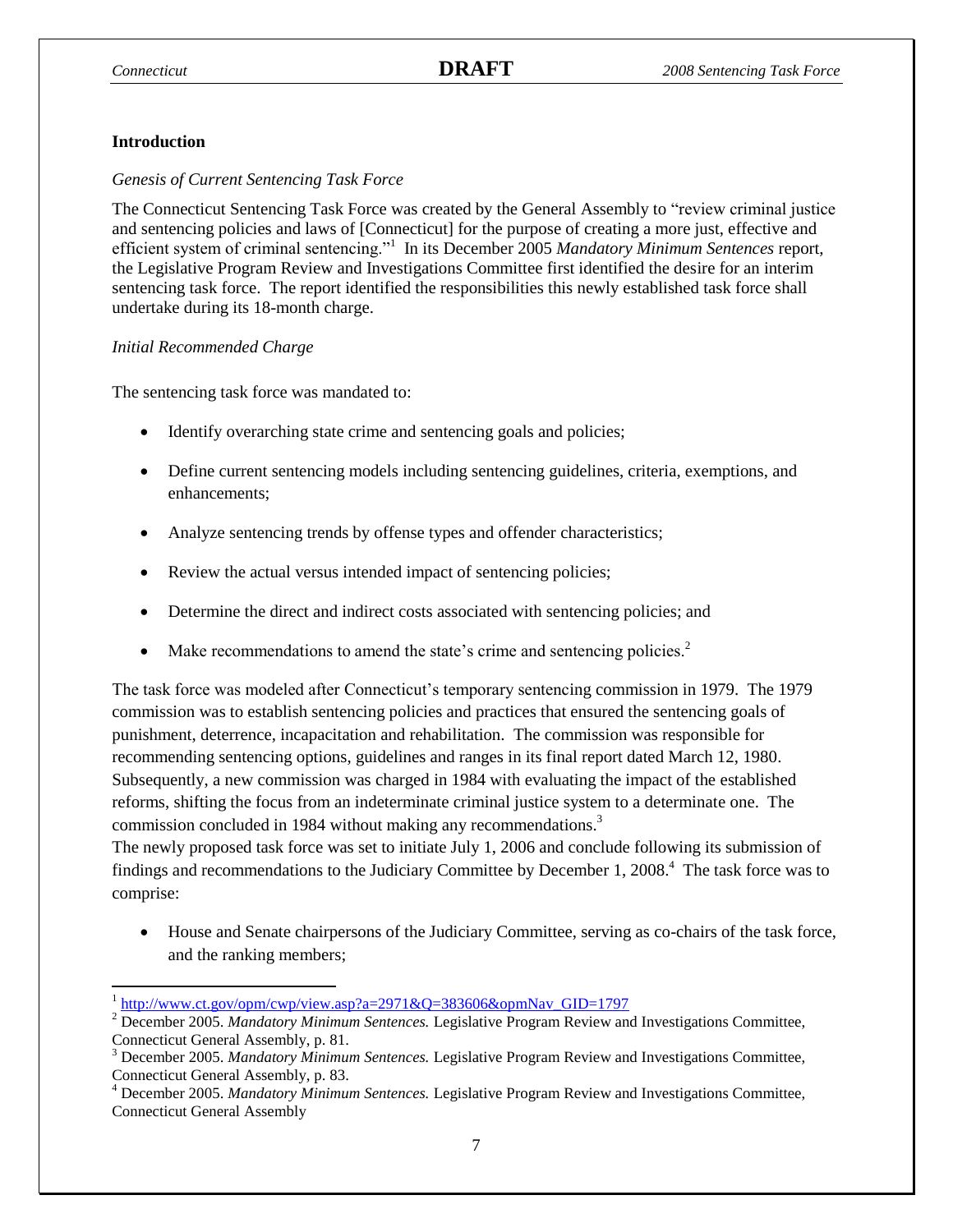- Two Superior Court judges from different judicial districts, each of whom has been a judge for at least 10 years and has at least five years experience in Part A criminal courts, appointed by the chief court administrator;
- Two state's attorneys with at least 10 years experience and with at least five years experience in Part A criminal courts, appointed by the chief state's attorney;
- Two public defenders with at least 10 years experience and with at least five years experience in Part A criminal courts, appointed by the chief public defender;
- Two private defense attorneys with at least 15 years experience in criminal law, with one attorney recommended by the criminal section of the Connecticut Bar Association and the other recommended by the Connecticut Criminal Defense Lawyers Association;
- The executive director of the Judicial Branch's Court Support Services Division or his or her designee;
- The commissioner of the Department of Correction or his or her designee;
- The chairperson of the Board of Pardons and Paroles or his or her designee;
- The commissioner of the Department of Mental Health and Addiction Services or his or her designee;
- The undersecretary of the Office of Policy and Management's Division of Criminal Justice Policy and Planning;
- An assistant attorney general from the criminal justice section of the Office of the Attorney General appointed by the attorney general;
- Three chiefs of police representing police departments with jurisdiction in urban, suburban, and rural municipalities respectively; and
- Six legislators appointed as follows: one each by the speaker of the House of Representatives, the Senate president pro tempore, the majority leader of the House, the minority leader of the House, the majority leader of the Senate, and the minority leader of the Senate.<sup>5</sup>

The Division of Criminal Justice Policy and Planning within the Office of Policy and Management, was directed to provide the task force necessary criminal justice data, analyses and technical assistance. The executive and judicial branches were tasked with providing additional data and technical assistance as requested.<sup>6</sup>

#### *The Creation of the Task Force through Legislation*

 $\overline{\phantom{a}}$ 

On June 9, 2006, Public Act No. 06-193, An Act Concerning Criminal Justice Policy and Planning and the Establishment of a Sentencing Task Force passed. It established the sentencing task force to begin July 1, 2006 in a similar format as envisioned by the Legislative Program Review and Investigations

<sup>5</sup> December 2005. *Mandatory Minimum Sentences.* Legislative Program Review and Investigations Committee, Connecticut General Assembly, p. 81-82.

<sup>6</sup> December 2005. *Mandatory Minimum Sentences.* Legislative Program Review and Investigations Committee, Connecticut General Assembly, p. 82.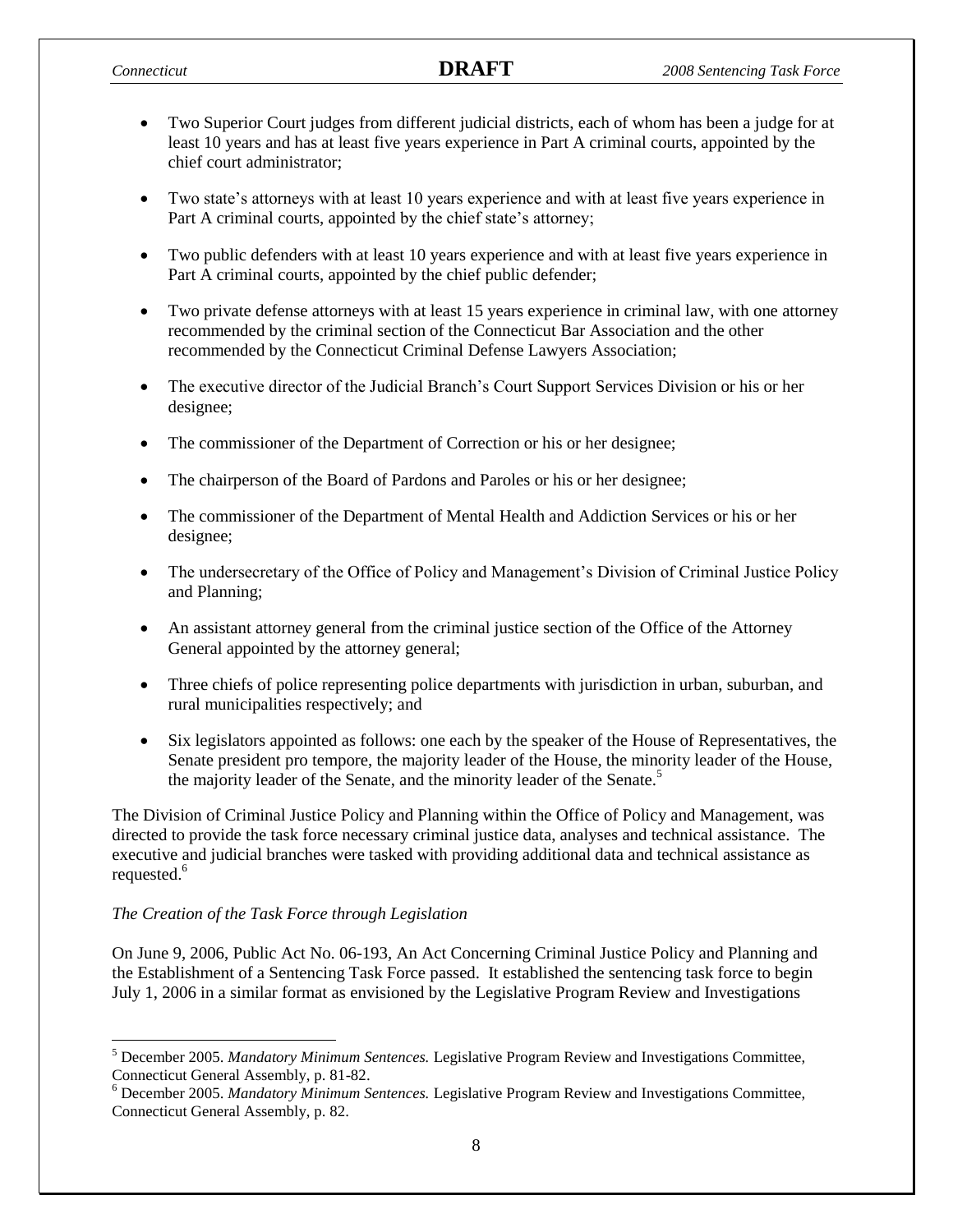Committee in their *Mandatory Minimum Sentences* report with the addition of representation by The Victim Advocate or the Victim Advocate's designee and the addition of several responsibilities.<sup>7</sup>

*Statutory Charge per Public Act No. 06-193*

In addition to the tasks charged by the Legislative Program Review and Investigations Committee, Public Act No. 06-193 mandated the task force to:

- Review the fines and terms of imprisonment specified for violations of criminal statutes that are classified or unclassified felonies or misdemeanors and make recommendations including, but not limited to:
	- A. Whether crimes that are currently unclassified should be classified;
	- B. Whether certain classified crimes should be reclassified or the penalties for certain unclassified crimes should be revised in order to make the penalties for similar crimes more uniform;
	- C. Whether the penalty or type of penalty for certain crimes should be revised or eliminated where such penalty or type of penalty is no longer deemed necessary or appropriate or is disproportionate to the severity of the crime; and
	- D. Whether crimes that are obsolete should be repealed $8$ .

Furthermore, rather than specifically identifying the executive and judicial branches as responsible for providing criminal justice data and technical assistance in cooperation with the Division of Criminal Justice Policy and Planning, Public Act 06-193 provided the task force with the ability to "request any office, department, board, commission or other agency of the state to supply such reports, information and assistance as may be necessary or appropriate<sup>" 9</sup> to carry out its duties.

The task force was directed to report its findings and recommendations to the joint standing committee of the General Assembly not later than December 1, 2008. The task force shall then terminate upon completion of its duties. $10$ 

8 [Id.](http://www.cga.ct.gov/2006/ACT/PA/2006PA-00193-R00HB-05781-PA.htm)

 $\overline{\phantom{a}}$ 

 $^{10}$  [Id.](http://www.cga.ct.gov/2006/ACT/PA/2006PA-00193-R00HB-05781-PA.htm)

<sup>&</sup>lt;sup>7</sup> <http://www.cga.ct.gov/2006/ACT/PA/2006PA-00193-R00HB-05781-PA.htm>

<sup>9</sup> [Id.](http://www.cga.ct.gov/2006/ACT/PA/2006PA-00193-R00HB-05781-PA.htm)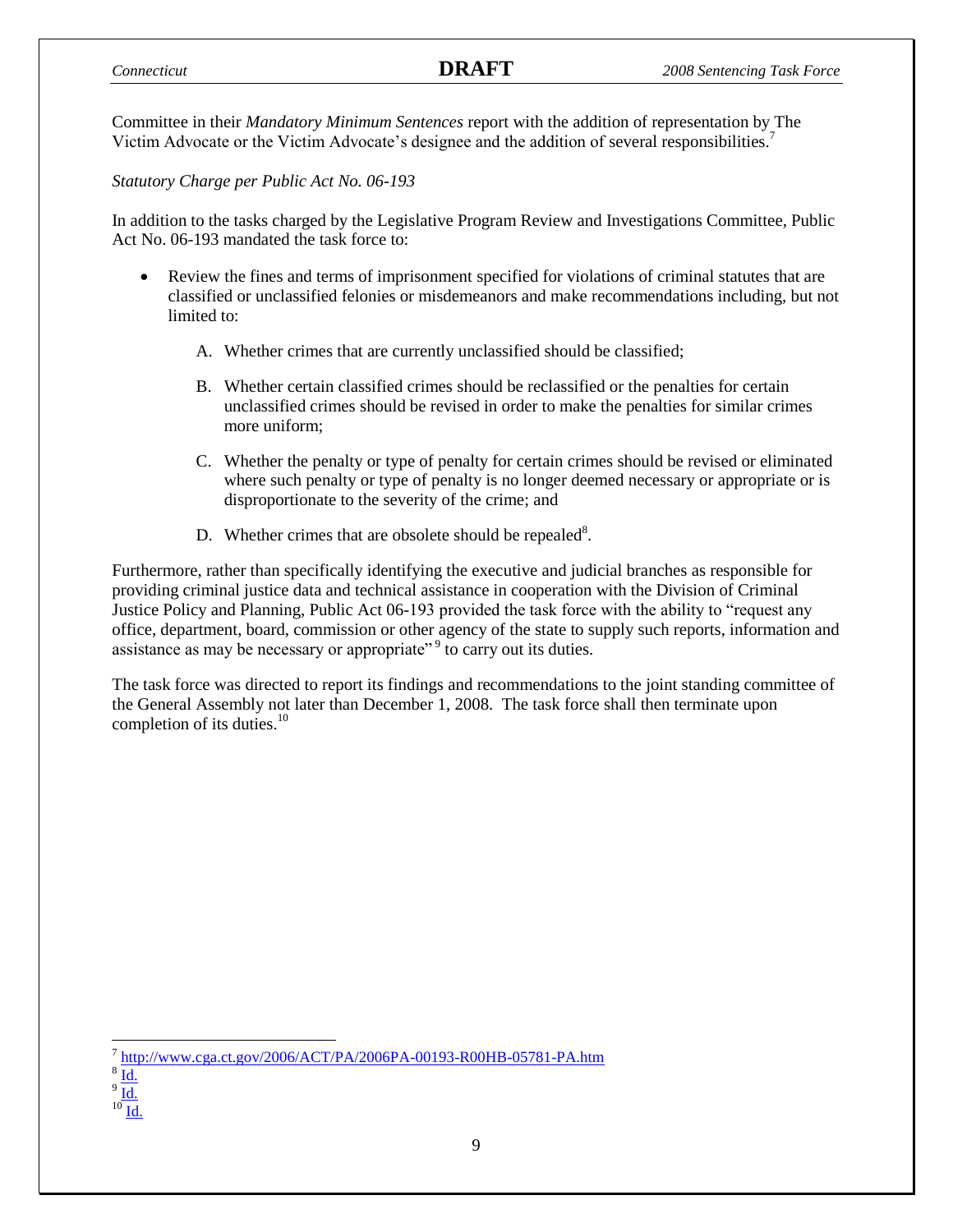#### **Review of Activities**

#### *Initial Stages*

It can be easily argued that the work set forth in PA 06-193 for the newly formed Sentencing Task Force was indeed daunting. It had been over twenty years since the last legislatively created Sentencing Commission (1984) reviewed sentencing policies in Connecticut, and that entity was disbanded prior to achieving any of its established goals<sup>11</sup>. Prior to that, commissions were established in 1976 and 1979, the latter of which had the most impact on sentencing policy through its enacted recommendations of a determinate sentencing system, the abolishment of parole and the limitation of "good time."<sup>12</sup> In the years that followed, legislators enacted many new and revised laws that impacted sentencing policies in the state. These laws seemed to primarily reflect a desire of policymakers to address the issues of the moment largely independent of a systemic review of past policy, rather than incorporate these changes within an established historical framework, with a comprehensive pool of data and research providing the background for decision-making. Hence, as the current Task Force set forth to address its various statutory charges in a meaningful fashion, it did so with a keen understanding of the following potentially intimidating circumstances: 1) sentencing bodies in Connecticut historically did not have the highest success rate and 2) there would be a need to sift through over twenty years of apparently isolated policy changes, both significant and minor, with an eye for detail that required data and research that likely did not exist in the state.

The first meeting of the Connecticut Sentencing Task Force was chaired by the co-chairs of the General Assembly's Judiciary Committee, Representative Mike Lawlor and Senator [Andrew J. McDonald.](http://en.wikipedia.org/wiki/Andrew_J._McDonald) The primary aim of the agenda was to establish some organization to the group while taking into consideration 1) the statutory charges of the Task Force and 2) the due date for the final report (December 2008). It was decided that a beneficial perspective would be gained from a presentation by Renee Muir, the primary author of the *Mandatory Minimum Sentences* report that contained the initial recommendation for a Sentencing Task Force. Additionally, the Chairs reached out to Barb Tombs, a recognized national expert on sentencing commissions and Director of the Center on Sentencing and Corrections at the Vera Institute of Justice. Both presented at the next meeting of the full Task Force on February 20, 2007.

At the February meeting and in the months that followed it became apparent that the Task Force would benefit substantially from the expertise of an entity versed in the history of sentencing bodies. It was during this time that the Task Force reached out to Barb Tombs and requested a continuing role in assisting the group. Shortly thereafter, the Chairs were informed that Vera would indeed be able to provide assistance to Connecticut.

At the next meeting of the full commission, on May 7, 2007, Ms. Tombs presented a PowerPoint titled "Elements of an Effective Sentencing Commission"<sup>13</sup> that highlighted important factors this newly formed Task Force should consider. The items to contemplate included the development of a sentencing philosophy, establishing a defined purpose, the importance of structure, the creation of standing committees and defining the authority, requirements and responsibilities of the Task Force. It was proposed that the undertaking of these guidelines would assist the Task Force in fulfilling its charges.

At this same meeting the Honorable Robert Farr, Chairman of the Board of Pardons and Paroles, was appointed interim chair of the Task Force in place of Representative Lawlor and Senator McDonald.

 $\overline{\phantom{a}}$ 

<sup>&</sup>lt;sup>11</sup> Adam Wolkoff, "Connecticut Legislative Sentencing Commissions", Office of Legislative Research; January 23, 2006.

 $12$  Id.

<sup>&</sup>lt;sup>13</sup> Available online at<http://www.ct.gov/opm/cwp/view.asp?a=2976&q=391620>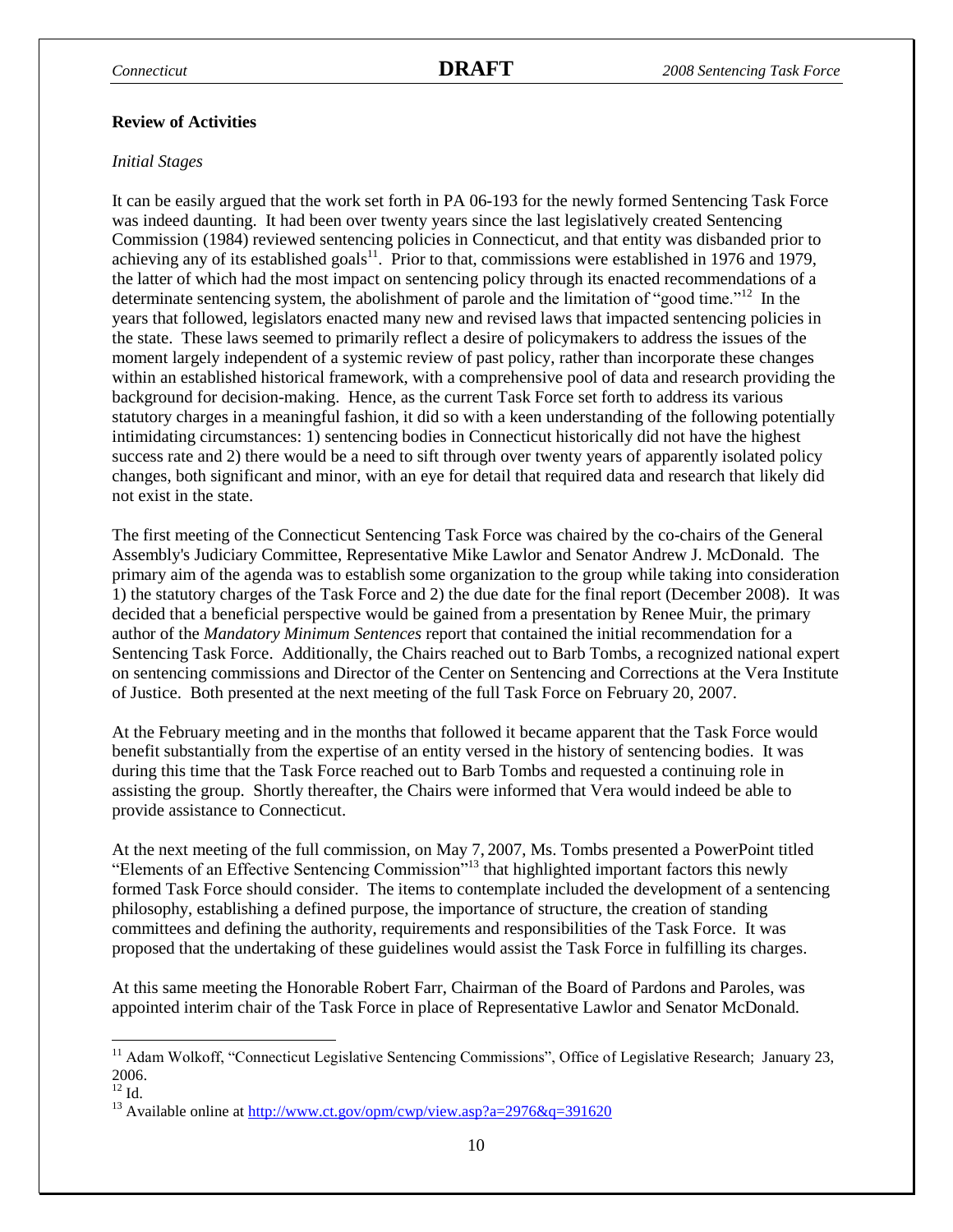Members of the Task Force also were handed a survey issued to identify the members' sentencing concerns and to prioritize the statutory requirements of the Task Force as outlined in Public Act 06-193. The results of the survey would be presented at a full day retreat scheduled in June.

### *Connecticut Sentencing Task Force Retreat at CCSU*

An all-day retreat was held for the Task Force at Central Connecticut State University on June 11, 2007. Committee members in attendance included Brian Austin, Randy Braren, William Carbone, Brian Carlow, Andrew Clark, Robert Farr, John Forbes, Matthew Gedansky, Kevin Kane, Theresa Lantz, Michael Lawlor, Fred Levesque, Peter Rockholz, Joe Rubin, David Shepack, Jerry Stowell, James Papillo and Tom Ullman. During the meeting, the results of the survey were presented naming the primary concern of Sentencing Task Force members as identifying the overarching criminal justice and sentencing goals and policies. Members also defined the goals and philosophy of the Task Force as:

- To separate dangerous offenders from non-dangerous (risk vs. non-risk to a third party)
- To hold offenders accountable
- Cost effectiveness
- Rehabilitation/reintegration/deterrence
- Public safety
- Retribution
- To be fair, just and equitable (sentencing of criminal justice policy)
- Restorative

The Task Force then created four subcommittees to focus on specific concerns of criminal sentencing in Connecticut: Community Supervision/Alternative Sanctions; Disparity; Offense Classification; and, Sentencing Structure.

#### *Developments since the Formation of the Subcommittees*

The subcommittees met regularly, usually monthly, since their formation. The Vera Institute facilitated some of the meetings with presentations to guide the members' activities through an awareness of successful actions taken by similar groups.

During the July 16, 2007 Community Supervision/Alternative Sanctions meeting, Ms. Tombs presented "Community Supervision/Alternative Sanctions Comparisons"<sup>14</sup> informing the subcommittee of the organization of other states' prison, parole, probation, community supervision and alternative sanctions departments.

On this same day, Vera made a presentation at the Sentencing Structure subcommittee meeting titled "Sentencing Structure in Other States"<sup>15</sup>.

At the July 18<sup>th</sup> Disparity meeting, members reviewed the July 2007 publication "Uneven Justice: State Rates of Incarceration by Race and Ethnicity" by the Sentencing Project<sup>16</sup>. The Sentencing Project is "a national organization working for a fair and effective criminal justice system by promoting reforms in

 $^{15}$  [Id.](http://www.ct.gov/opm/cwp/view.asp?a=2976&q=391620)

 $\overline{\phantom{a}}$ <sup>14</sup> Available online at<http://www.ct.gov/opm/cwp/view.asp?a=2976&q=391620>

 $^{16}$  [Id.](http://www.ct.gov/opm/cwp/view.asp?a=2976&q=391620)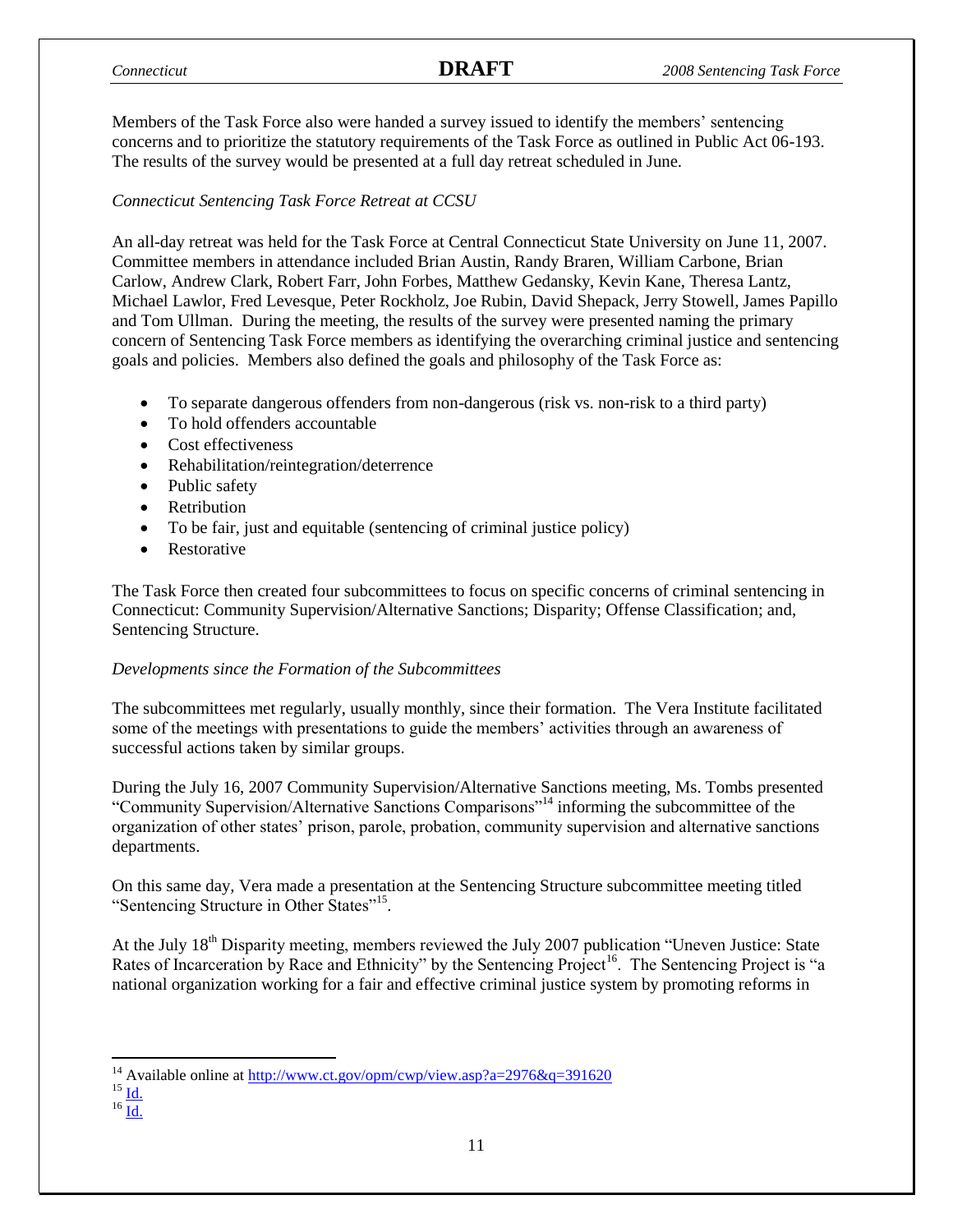sentencing law and practice, and alternatives to incarceration."<sup>17</sup> The report not only discussed the racial disparity of each state's criminal justice system, but the nation as a whole.

According to the report, one in every six black men had been incarcerated by 2001 and one in six Hispanic men will be imprisoned at some point during their lifetime<sup>18</sup>. The report, based on 2005 data, also stated that Connecticut had the fourth highest black-to-white incarceration rate with a ratio of 12.0 (rate of incarceration per 100,000 population), and the highest Hispanic-to-white rate in the country with a ratio of  $6.6^{19}$ . The subcommittees' review of this report was beneficial for realizing the magnitude of Connecticut's disparity issue and therefore the importance of the subcommittee's work.

*July 23, 2007* - The home invasion/triple homicide in Cheshire, CT by two parolees caused a public reaction that had policymakers from the legislative, executive and judicial branches scrambling to come up with an appropriate response that will respond to the public outcry. Cheshire is a relatively quiet, suburban community, and the family impacted was widely well regarded by many. Particularly troubling for criminal justice policy makers, and members of the Task Force, was the reality that these recent parolees were in full compliance with supervision stipulations (employed, substance abuse free, living in a stable environment, etc), had received relatively lengthy sentences, and had served the majority of time required of these sentences. The state had been advocating for more supervision and less incarceration, so in light of this case, the justification for this strategy became more challenging to verbalize. Added to this pressure was the propensity of the media to sensationalize the issue and present it in a fairly simplistic manner, with little regard for the subsequent impact on sound criminal justice public policy. The subcommittees of the Task Force, addressing these concerns, altered their focus and began analyzing issues directly related to the incident.

During the August 20, 2007 Community Supervision/Alternative Sanctions meeting, members reviewed the January 2006 publication "Evidence-Based Adult Correctional Programs: What Works and What Does Not" by the Washington State Institute for Public Policy<sup>20</sup>. The article was the final product of a study attempting to identify the programs that had demonstratively reduced recidivism rates among adult offenders<sup>21</sup>. The Washington State Institute for Public Policy's insinuation being that Washington's adult corrections system would be more successful in reducing recidivism rates if policy focused on proven evidence-based approaches<sup>22</sup>. During this time of criminal justice reform in Connecticut, many Task Force members expressed a desire to promote evidence-based programs and policy aimed at reducing recidivism thereby making our state safer.

On the same day, a joint meeting was held with the Offense Classification and Sentencing Structure subcommittees. During the meeting, members reviewed another article by the Washington State Institute for Public Policy entitled "Evidence-Based Public Policy Options to Reduce Future Prison Construction, Criminal Justice Costs, and Crime Rates<sup>"23</sup> dated October 2006. This report was drafted following a direction by the 2005 Washington Legislature to project whether there were evidence-based options to reduce the future need for prison beds, save money for state and local taxpayers, and contribute to lower

 $\overline{\phantom{a}}$ 

<sup>&</sup>lt;sup>17</sup> <http://www.sentencingproject.org/About.aspx>

<sup>&</sup>lt;sup>18</sup> Mauer, M. and King, R. (2007). "Uneven Justice: State Rates of Incarceration by Race and Ethnicity": The Sentencing Project.

 $19$  Id.

<sup>&</sup>lt;sup>20</sup> Available online at<http://www.ct.gov/opm/cwp/view.asp?a=2976&q=391620>

<sup>&</sup>lt;sup>21</sup> Aos, S., Miller, M., and Drake, E. (2006). "Evidence-Based Adult Corrections Programs: What Works and What Does Not"*.* Olympia: Washington State Institute for Public Policy.

 $^{22}$  Id.

<sup>&</sup>lt;sup>23</sup> Available online at<http://www.wsipp.wa.gov/rptfiles/06-10-1201.pdf>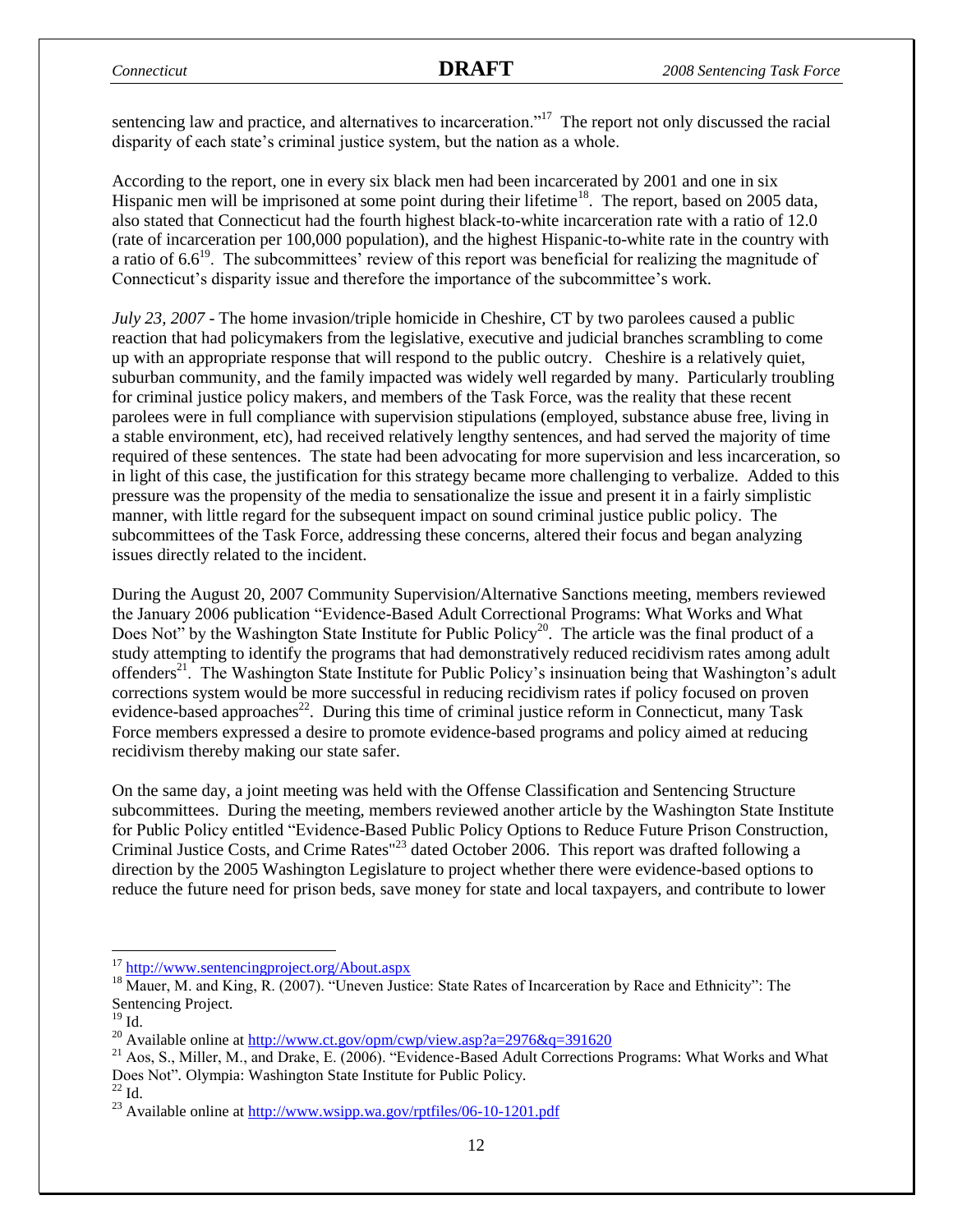l

crime rates<sup>24</sup>. As mentioned earlier, the objective for studying such publications was in accordance with policymakers' objective to initiate evidence-based practices in Connecticut.

The Offense Classification and Sentencing Structure subcommittees held another joint meeting the following month, September 10, 2007, during which several hand-outs<sup>25</sup> were presented by the Vera Institute. The hand-outs discussed burglary and home invasion law in Connecticut and across the United States in response to a request by the subcommittees for Vera to research such statutes for their review and consideration while contemplating the alteration of current Connecticut law for similar offenses.

*September 24, 2007 –* Full Task Force Meeting - In addition to the above-mentioned meetings, each subcommittee met several times prior to the next full Task Force meeting on September 24, 2007. At the meeting on the  $24<sup>th</sup>$ , the subcommittees offered the full Task Force a summary of their activities thus far, and the CSSD members of the Community Supervision/Alternative Sanctions subcommittee outlined their three proposals for probation reform.

- *Proposal One*: To expand the use of Pre-Sentence Investigations (PSI) for persons convicted of a felony. There were three variations of this proposal set-forth for consideration:
	- A. Proposal A: All first-time felons would receive a PSI without exception
	- B. Proposal B: All first-time felons with an expected sentence including a period of incarceration would receive a PSI
	- C. Proposal C: All first-time felons who receive a sentence of two-years or more will receive a PSI.

*Task Force action:* When the full committee voted on this proposal it decided to report to the legislature the merit within the recommendation and to determine a compromise with all of the agencies involved.

*Proposal Two:* To reduce the maximum terms of probation and to enable early termination based on positive behavior.

*Task Force action:* The full committee voted to take care of the language concerns raised by the committee before submitting the proposal to the Disparity subcommittee for review.

 *Proposal Three:* Was to create a diversionary program that would combine behavioral health treatment with community supervision $^{26}$ .

During the October 2, 2007 Sentencing Structure subcommittee meeting, the Forecast/Research Workgroup, with members representing CCSU, OPM, CSSD, BOPP, DPS, DMHAS, DOC and Court Operations, presented "An Analysis of Connecticut Burglary Crime Data". The presentation included national rankings for burglary, trends in burglary arrest data, burglary statutes in Connecticut and the classification of violent offenses in Connecticut. The discussion of national burglary rankings revealed that Connecticut's burglary rate falls within the lowest ten states in the United States coming in at number 44 out of  $50^{27}$ .

 $24$  Aos, S., Miller, M., and Drake, E. (2006). "Evidence-Based Public Policy Options to Reduce Future Prison Construction, Criminal Justice Costs, and Crime Rates". Olympia: Washington State Institute for Public Policy.

<sup>&</sup>lt;sup>25</sup> Available online at<http://www.ct.gov/opm/cwp/view.asp?a=2976&q=391620>  $26$  Minutes, including further detail on the proposals, can be found at [http://www.ct.gov/opm/lib/opm/cjppd/cjresearch/stf/a\\_main/minutes/20070924minutesfulltaskforce.pdf](http://www.ct.gov/opm/lib/opm/cjppd/cjresearch/stf/a_main/minutes/20070924minutesfulltaskforce.pdf)

<sup>&</sup>lt;sup>27</sup> The presentation can be found at  $\frac{http://www.ct.gov/opm/cwp/view.asp?a=2976&q=391620}$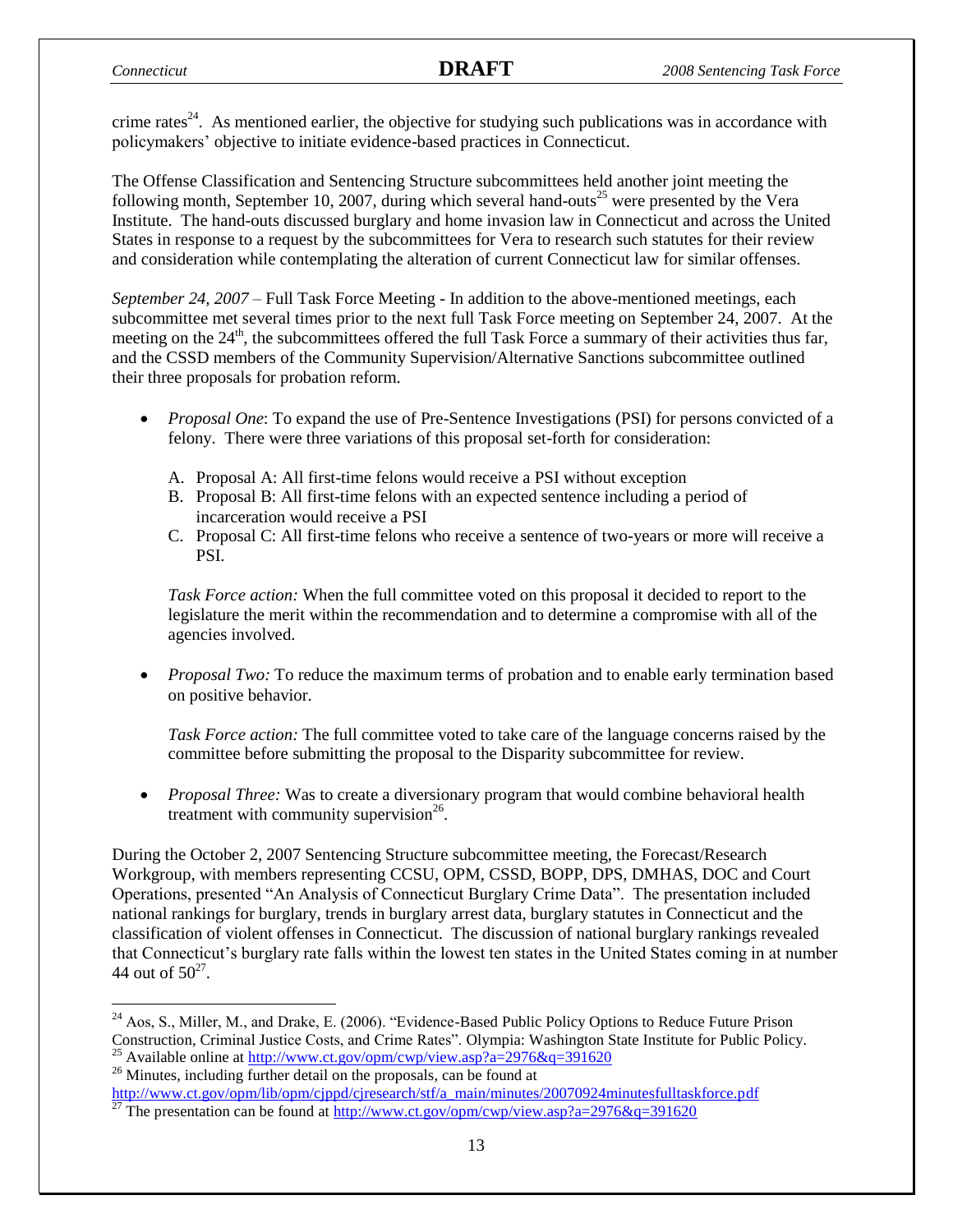CSSD members of the Community Supervision/Alternative Sanctions subcommittee presented follow-ups to their proposals at the October  $16<sup>th</sup>$  meeting. The presentations outlined their three proposals in reference to research and data that seemed to suggest their proposal would be successful in accomplishing its desired outcome<sup>28</sup>.

At the October 23, 2007 Sentencing Structure subcommittee meeting, members received a "Review of 2004 Murder Arrests that are Pending or Resulted in Convictions" and an "Analysis of Recidivism Rates for Burglary Inmates Released in 2000". According to the review of murder arrests, of the 60 homicide cases that resulted in a conviction or pending conviction, they involved 49 offenders. Most offenders were males over 30 years old with an age at first arrest of 16 or 17. Close to one-third of the offenders had been arrested on at least six separate occasions prior to committing murder, most had no record of violence, and most had not been sentenced to prison<sup>29</sup>. Of the 49 offenders, 13 could have been defined as "persistent offenders" prior to committing murder but only six would have fallen under California's "three strikes" laws $^{30}$ .

The analysis of recidivism rates for burglary offenders reported that for all three types of burglary, the highest reconviction rate was seen with offenders who upon the end of their sentence were released without post-incarceration services. However, there was no consistent re-offending pattern for any level of burglary offense. For burglary three offenders, 9% were reconvicted for burglary, 8% for larceny and 6% for a drug-related offense<sup>31</sup>.

*November 13, 2007* – Full Task Force Meeting - All subcommittees met regularly and frequently and reported to the full Task Force again at the next full meeting on November 13, 2007. During the November meeting, the Task Force agreed it would request an extension to its term to allow the Task Force to be in session during the next general assembly. Barbara Tombs of the Vera Institute of Justice, summarized progress made at the Art of Sentencing Conference hosted by the Vera Institute in Colorado November 4-6, 2007. Sentencing committee members in attendance at the Colorado conference were Brian Austin of OPM, Andrew Clark of the ISCJ at CCSU, Representative Dyson, Representative Robert Farr, Tom Hogan of CSSD, Senator Kissel, Attorney David Shepack and Attorney Tom Ullmann. Ms. Tombs discussed the need for a comprehensive policy review, a data repository and the development of a permanent sentencing commission<sup>32</sup>.

At this same full Task Force meeting, the Sentencing Structure subcommittee also suggested the establishment of a permanent, apolitical sentencing commission dedicated to research. The Sentencing Structure subcommittee reported its formation of a smaller sentencing workgroup stemming from conversations held during the Colorado conference, which at the time of the November meeting was trying to develop a sentencing philosophy.

The Offense Classification subcommittee discussed separating motor vehicle statutes into felonies and infractions, possibly creating a new "motor vehicle offense". They reported attempting to reclassify offenses beginning with misdemeanors, and spending a significant amount of time examining burglary and "three strikes" statutes.

<sup>32</sup> View the entire summary online at

 $\overline{\phantom{a}}$ <sup>28</sup> The presentations can be found at  $\frac{http://www.ct.gov/opm/cwp/view.asp?a=2976&q=391620}$ 

<sup>&</sup>lt;sup>29</sup><http://www.ct.gov/opm/lib/opm/cjppd/cjresearch/stf/ss/presentations/20071023murderconvictionanalysis2004.pdf>  $30$ <sub>[Id.](http://www.ct.gov/opm/lib/opm/cjppd/cjresearch/stf/ss/presentations/20071023murderconvictionanalysis2004.pdf)</sub>

 $31$ <sup>31</sup> Available at<http://www.ct.gov/opm/cwp/view.asp?a=2976&q=391620>

[http://www.ct.gov/opm/lib/opm/cjppd/cjresearch/stf/a\\_main/presentations/20071113exploringstrategiesforsentencin](http://www.ct.gov/opm/lib/opm/cjppd/cjresearch/stf/a_main/presentations/20071113exploringstrategiesforsentencingreform_vera.pd) greform vera.pd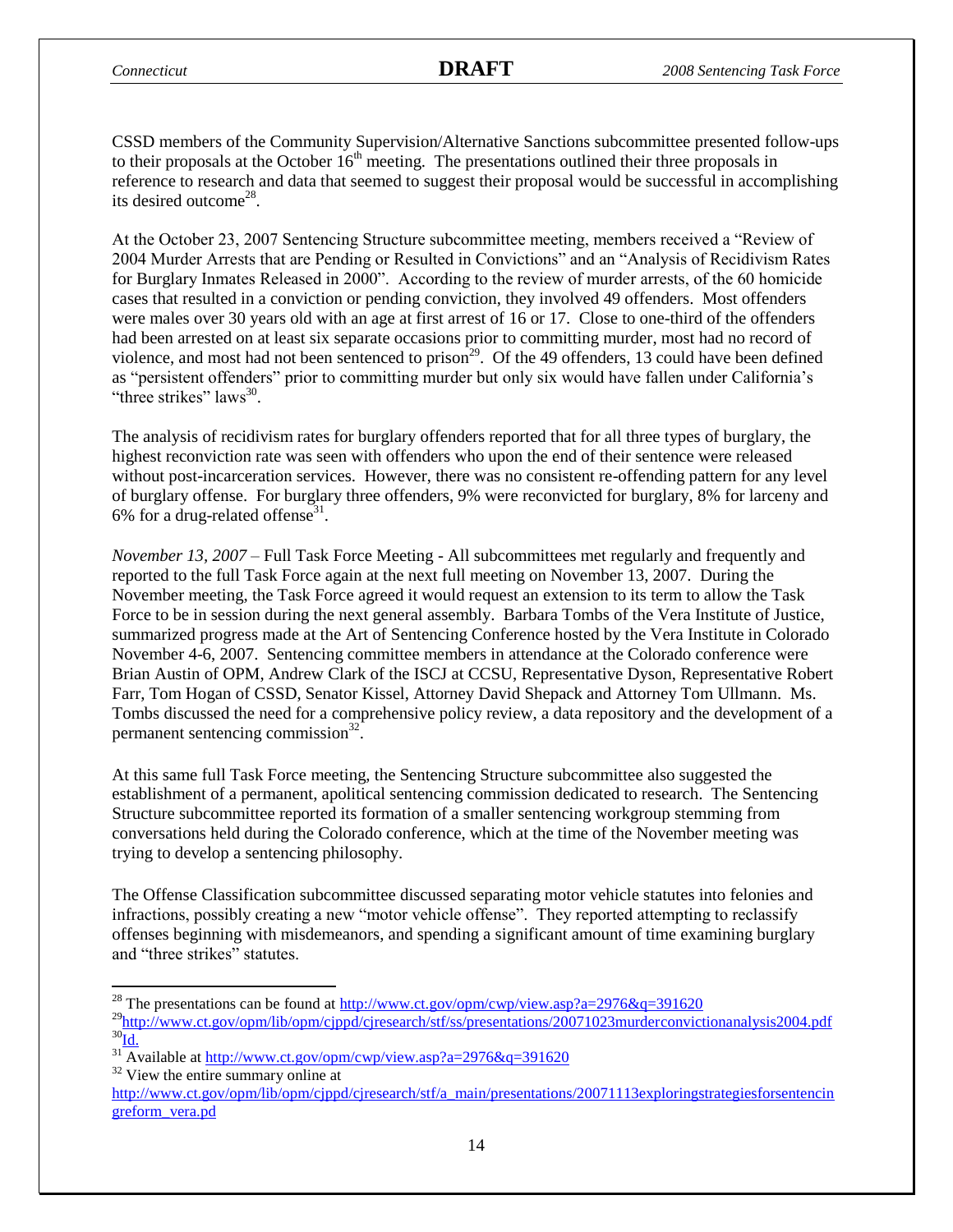Members of the Community Supervision/Alternative Sanctions subcommittee distributed proposals for language changes and proposed the "Mental Health Conditional Diversionary Program", as well as changes to length of probation and mandatory PSIs.

At a December 4, 2007 meeting of the Community Supervision/Alternative Sanctions subcommittee, the group reviewed the final drafts of the "Probation Terms and Offender Behavior" and "Supervised Diversionary Program" (previously referred to as the Mental Health Conditional Diversionary Program) proposals offered by members of Court Support Services Division (CSSD). The subcommittee voted in consensus to present the "Probation Terms and Offender Behavior" proposal to the full Task Force for review and vote.

The "Supervised Diversionary Program" proposal led to a discussion during which some members addressed concern over the information provided to law enforcement regarding persons taking part in, or who have taken part in the program. Some members felt it was important for the safety of law enforcement to have some knowledge of the person's mental health, while others expressed equal concern over the reaction some law enforcement personnel may have if they were aware of the person's mental health condition and the possibility that the person may be handled differently, possibly more harshly, if their condition were known. The Victim Advocate's office requested the victim be involved in the process as well, and it was agreed that the victim will be notified prior to disposition. A consensus was made that the proposal will be presented to the full Task Force with the addition of victim notification and with the understanding that concerns exist regarding the data bank and notification to law enforcement.

In its December 5, 2007 meeting, the Disparity subcommittee discussed the need for additional expertise in order to provide a thorough examination of Connecticut's criminal justice disparity issue and felt the need for more resources to perform the necessary analysis included in the charge. To address this issue the subcommittee was planning to collaborate with the Connecticut Commission in Racial and Ethnic Disparity as well as make a recommendation for a permanent sentencing commission with dedicated staff.

The Offense Classification subcommittee met on December 17, 2007 in an attempt to finalize recommendations for the definition of a crime and the classification of motor vehicle statutes. It was determined that more information, particularly from the Department of Public Safety, is needed before a final recommendation can be made. This was the final subcommittee meeting prior to the release of the interim report.

The following is a list of subcommittee members, mission statements, and interim recommendations:

*Sentencing Task Force Subcommittees*

#### *Community Supervision/Alternative Sanctions Subcommittee*

**Office of Policy Management** (OPM) – **Criminal Justice Policy and Planning Division** Brian Austin John Forbes

**Court Support Services Division** (CSSD) - **Judicial Branch** William Carbone Maureen Derbacher

Steve Grant Brian Hill Tom White

**Department of Correction** (DOC) Commissioner Theresa Lantz Randy Braren Fred Levesque

#### **Board of Pardons and Paroles**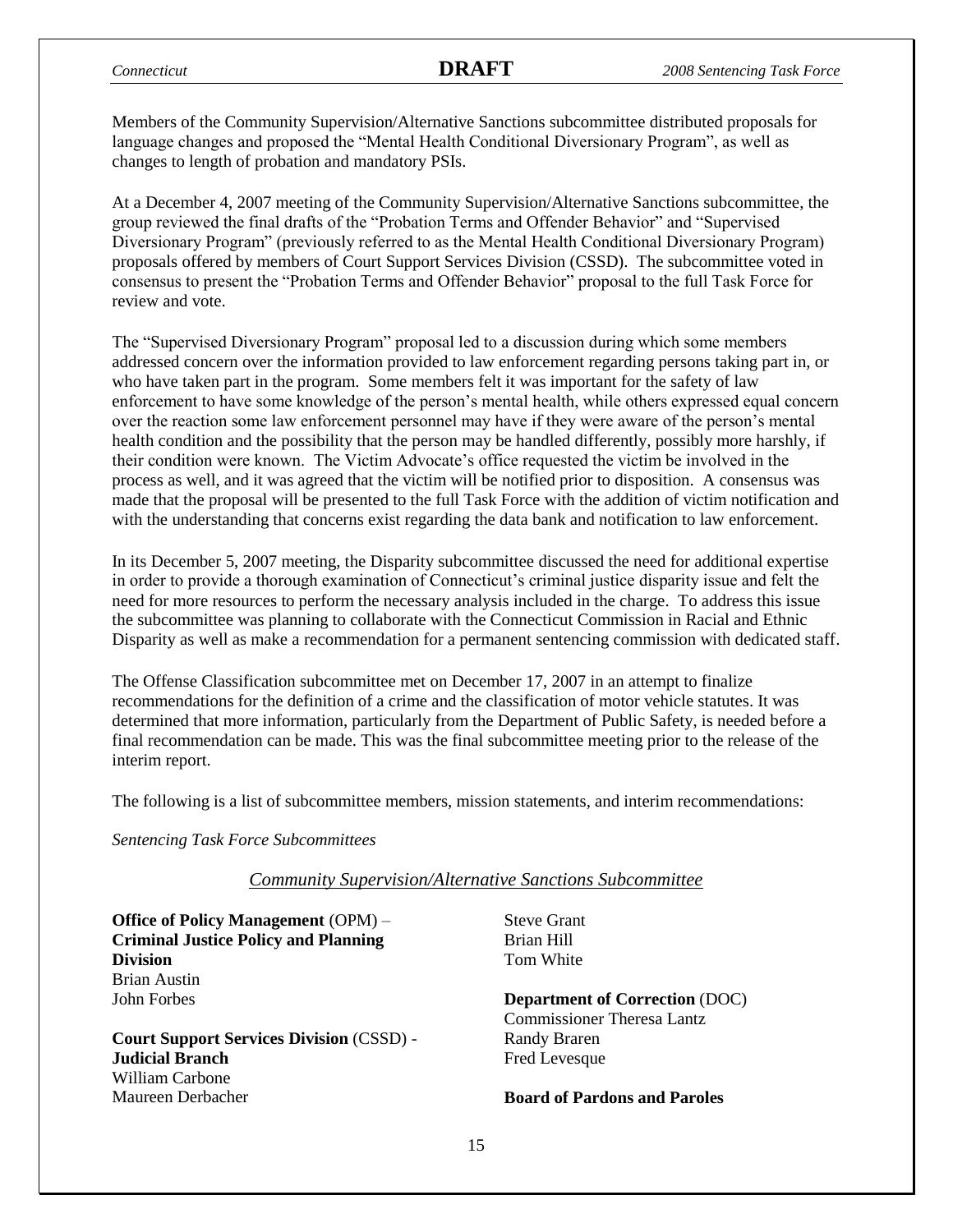Michael Cardona Kevin Clifford Bob Farr Rick Sparaco

Jerry Stowell

**Office of the Victim Advocate** Hakima Bey-Coons Jim Papillo

**Department of Mental Health and Addiction Services** (DMHAS) Peter Rockholz Loel Meckel

**Office of the Chief Public Defender** KK Meyer

**Institute for the Study of Crime & Justice, Central CT State University** (CCSU) Andrew Clark

**Judicial** Jennifer Robinson

**Connecticut Sexual Assault Crisis Services, Inc.** (CONNSACS) Nancy Kushins

Mission:

The Community Supervision/Alternative Sanctions subcommittee was set forth to review how probation and parole have been used, including the length of sentences, the types of individuals being sentenced to community supervision/alternative sanctions, any overlap that may exist, as well as the use of conditional discharge. The Community Supervision/Alternative Sanctions subcommittee was also directed to review the types of programs available through alternative sanctions, search for overlap in programs, determine whether these programs are consistent and search for a means of evaluating program effectiveness. Dependent upon their findings, the subcommittee may make recommendations.

Community Supervision/Alternative Sanctions Subcommittee Interim Recommendations:

#### **Recommendation #1: SUPERVISED DIVERSIONARY PROGRAM**

Purpose: To reduce the number of clients with psychiatric disabilities incarcerated or insufficiently served while aiding in recovery.

Proposal: To create a diversionary program for people with psychiatric disabilities who have pending charges that are not of a serious nature. When appropriate, the court can grant the Supervised Diversionary Program in lieu of prosecution after an assessment of the client's mental health status is completed if the client is amenable to treatment and appropriate services and treatment are available. The period of probation cannot exceed two years.

"Psychiatric disability" other than substance abuse is defined as a mental or emotional condition that (1) has substantial adverse effects on the defendant's ability to function and (2) requires care and treatment. The program model is designed to be a collaborative effort by the Department of Mental Health and Addiction Services (DMHAS) and Court Support Services Division (CSSD) to provide community supervision, services and treatment for persons with psychiatric disabilities.

Impact: DOC data obtained on two separate dates identifies 758 unsentenced inmates classified as Mental Health 3's and 157 Mental Health 4's. In fiscal year 2004-2005, Jail Re-Interview Program (JRIP) staff screened 6,012 pretrial defendants with 64% of them being released to the community and in fiscal year 2006-2007, the number of pretrial defendants screened increased to 10,885 with 69% being released to the community. The success of the JRIP with clients with substance abuse needs could translate into a similar reduction in the number of unsentenced clients with psychiatric disabilities who are incarcerated.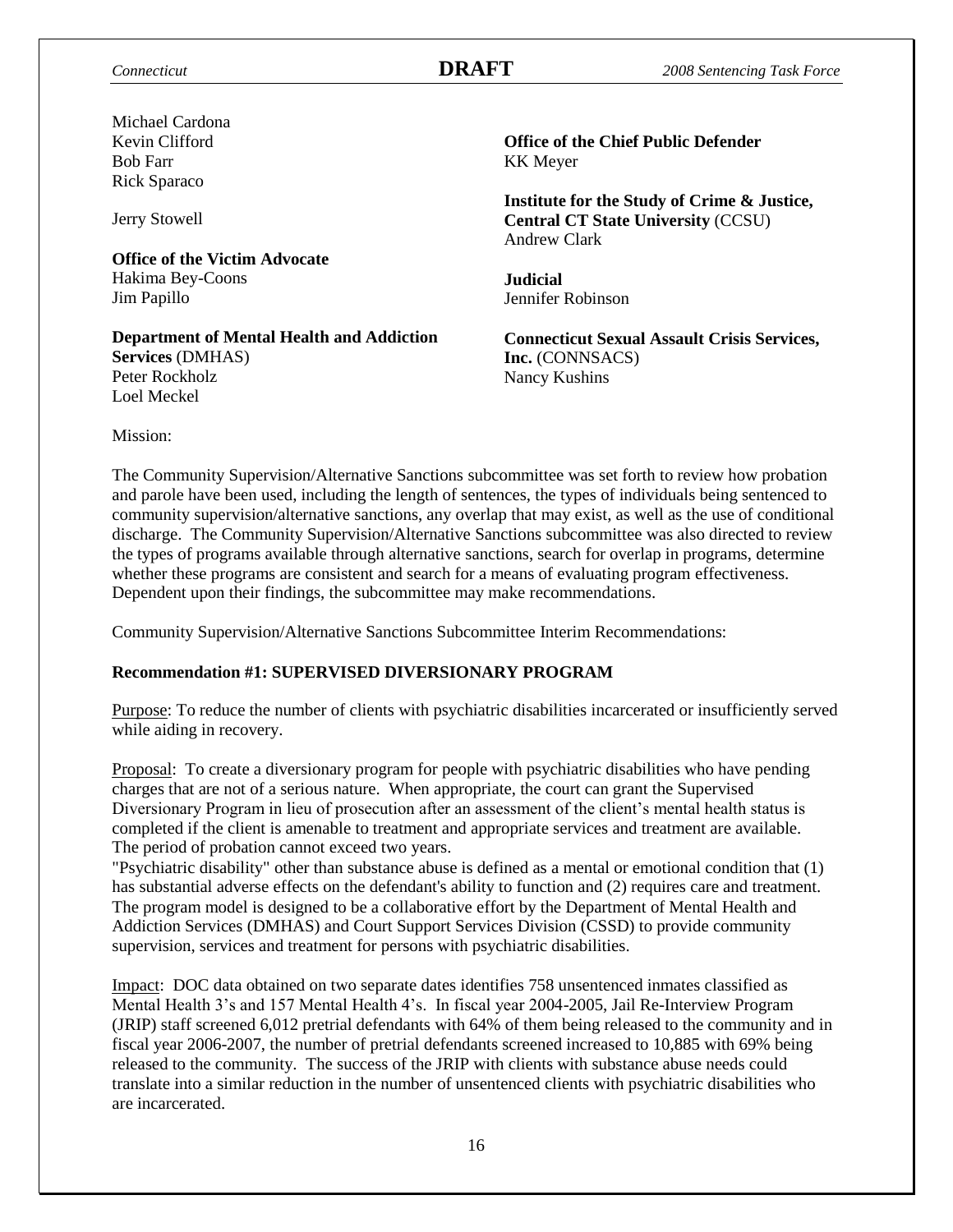Based on the number of clients incarcerated who have a psychiatric disorder and the limited resources available to this population, it is anticipated that the Supervised Diversionary Program has the potential of significant use throughout the state.

- The Judge, prosecutor, defense attorney or CSSD employee can refer the client to the Jail Diversion staff or CSSD's contracted provider to assess the client's mental health condition.
- At the Court's discretions, the Supervised Diversionary Program may be used by clients who have a criminal record as well as clients who have used other diversionary programs including one prior use of the Supervised Diversionary Program.
- The Supervised Diversionary program would be available to defendants a maximum of two times.
- The charges that are excluded from this program would be consistent with the charges that prohibit a defendant from using Accelerated Pretrial Rehabilitation.
- When there is an identified victim, the Victim's Advocate or other court personnel will send a court-approved letter to the victim(s) by registered or certified mail, notifying them that the defendant is seeking a diversionary program. The victim(s) will be given an opportunity to express to the court their views regarding the diversionary program.
- CSSD will establish within its policy and procedures a requirement that probation staff notify victims' of any court ordered condition(s) that directly affect the victim and informs the victim of the client's next court appearance for this matter.
- An individually tailored treatment plan will be presented to the court prior to adjudication.
- Clients will be placed on a reduced caseload under the supervision of a probation officer who has received specialized training in working with clients with mental illness.
- Prior to dismissal, CSSD will provide the court with a report detailing the client's compliance with treatment and all other conditions of supervision.
- CSSD can return a client back to court early when the client has exhibited a pattern of noncompliance.
- The Judge will dismiss the case when the client successfully completes their period of supervision.
- The State's Attorney shall provide a copy of the police report to CSSD at the time an application is made.
- CSSD will retain the police report and the record of supervision including the dates of supervision. CSSD shall provide such information to the judge, state's attorney and defense counsel when the judge is considering granting a second term of supervision under the Supervised Diversionary Program.
- CSSD will maintain a database that will be available to local and state police departments in Connecticut that will provide officers with confidential information that may improve the safety and effectiveness in responding to calls. The information in the database will include the client's name, DOB, social security number, charges for which the diversionary program was granted, the dates of the program and if there were any weapons associated with the case that was diverted by means of the Supervised Diversionary Program. This information will be entered into the database after the program has been granted and will be retained by CSSD for a period of five years.
- Other than the exception stated above, all dismissed information shall be considered confidential and not available to the general public.
- Statutes governing erasure may need to be amended or waived.

### **Recommendation #2: PROBATION TERMS AND OFFENDER BEHAVIOR**

**Purpose:** To align the terms of probation with a behavioral change model of probation and evidencebased practices, thereby enhancing CSSD's ability to protect the community through prosocial behavior change of probationers. Internal as well as external research indicates that probationers are at their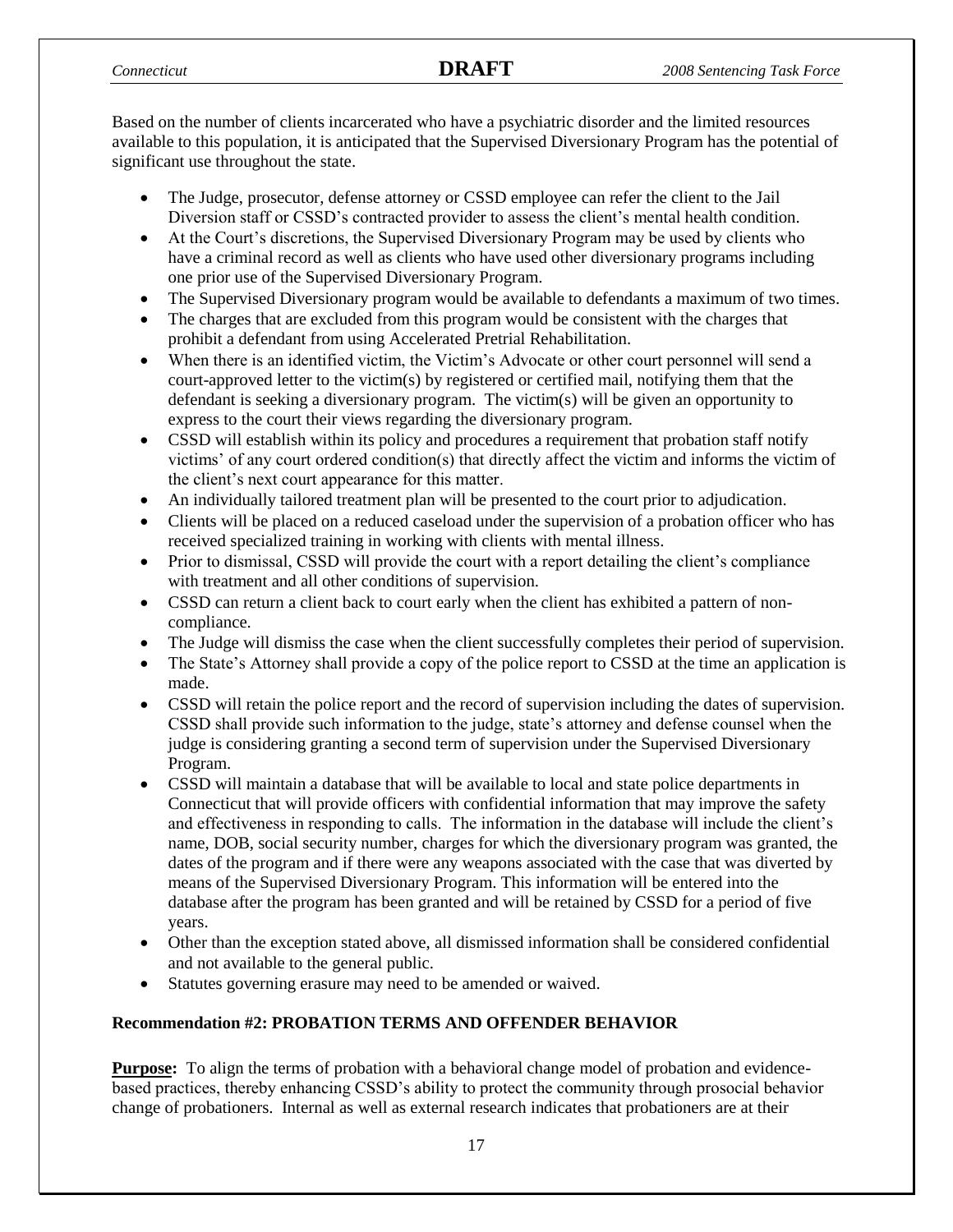likeliest to re-offend or violate in the first 12 months of supervision. By incorporating an incentive model at the onset of supervision, we anticipate greater compliance among probationers enabling probation officers to spend more time with probationers who pose a greater risk to public safety.

**Proposal:** To modify the maximum terms of probation and to enable selected early termination based on positive behavior change.

- Convicted offenders placed on probation shall be subject to the following maximum terms: Registerable sex offense  $-10$  to 35 years; Class B felonies  $-5$  years; Other felonies (C, D and unclassified) – 3 years; Class A misdemeanors – 2 years; Class B and C misdemeanors – 1 year.
- On a case by case basis, the court in its sole discretion may, at the time of sentencing, increase the term of probation for C, D and Unclassified felonies as well as misdemeanors beyond the above maximums as follows: Felony convictions other than registerable sex offenses – up to 5 years maximum term; Class A misdemeanors – up to 3 years maximum term; and Class B misdemeanors – up to 2 years maximum term.
- For probation periods greater than 2 years for felonies categorized as C, D and Unclassified and greater than 1 year for Class A and B misdemeanor convictions, the supervising probation officer will submit a report to the original sentencing court venue 60 days prior to the 2 year (felonies) or 1 year (Class A or B misdemeanors) anniversary of the start of the supervision period. The report will detail the progress of the probationer in addressing their assessed needs, and meeting any court-ordered conditions. The officer completing the report will, in accordance with guidelines developed by the Judicial Branch, make a recommendation covering whether or not the probation supervision period should be ended or remain actively supervised for the duration of the controlling sentence. The court will within 60 days from receipt of the report, make a ruling on whether the initial term of probation will be ended or remain. Upon agreement of the parties, a court hearing will not be required.
- CSSD will establish within its policy and procedures a requirement that probation staff notify victims' that the probationers' term of probation may be modified.

#### *Disparity Subcommittee*

Members:

**Connecticut Attorney General's Office**  Henri Alexandre Joseph Rubin

**Office of the Chief State's Attorney** (CSA) Chief State's Attorney Kevin Kane Matt Gedansky

**Office of the Victim Advocate** Hakima Bey-Coons

**Office of Policy Management** (OPM) – **Criminal Justice Policy and Planning Division** Alyse Chin

**Institute for the Study of Crime & Justice, Central CT State University** (CCSU) Andrew Clark

**Connecticut General Assembly** (CGA) Senator Eric Coleman Senator John Kissel

**Board of Pardons and Paroles** Bob Farr Andrew Moseley

**Judicial** Deborah Fuller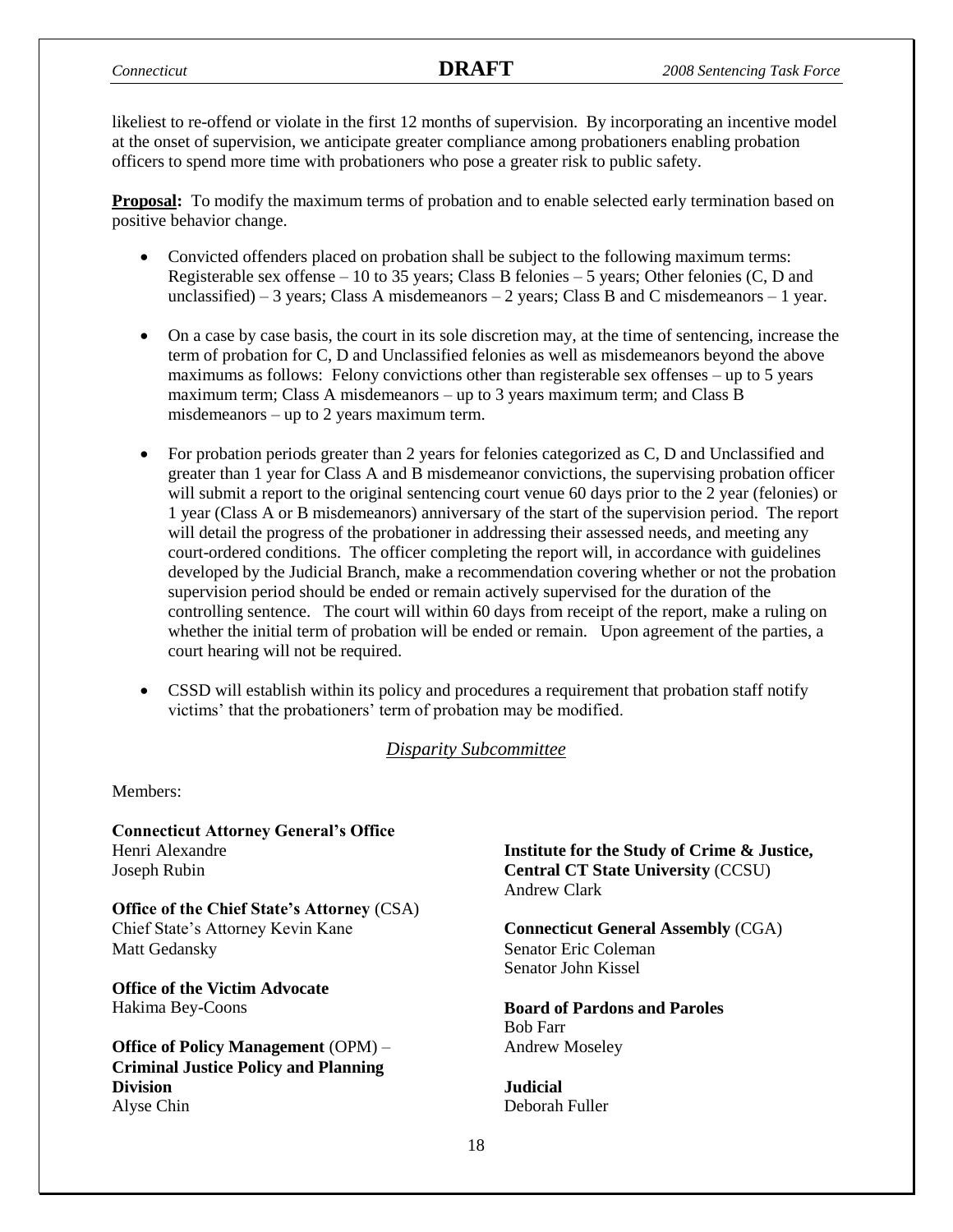#### **Office of the Chief Public Defender** Chief Public Defender Susan Storey Preston Tisdale

**Court Support Services Division** (CSSD) - **Judicial Branch** Hilda Nieves **Department of Correction** Lori Ricks

**American Civil Liberties Union of Connecticut** (ACLU-CT) Shoshanna Silverberg

**African-American Affairs Commission** Frank Sykes

Mission:

The Disparity subcommittee was tasked with reviewing current and proposed sentencing policies with regard to its intended and unintended impact on gender, racial and geographic populations in Connecticut and offer recommendations as necessary.

Disparity Subcommittee Interim Recommendations:

#### **Recommendation #1 - We recommend that the state of Connecticut establish a permanent sentencing commission that will utilize available data to study racial, geographic and gender disparity and act in a self-policing manner.**

We are in strong agreement that a permanent commission is necessary to study and effectuate change in the area of racial, gender and geographic disparity in the Criminal Justice System. We found our efforts severely impaired by lack of resources given the gravity and breadth of our area of focus. We believe that a permanent commission would have the resources to conduct in-depth studies and recommend wellinformed policies in a way that a non-funded, part-time and temporary subcommittee cannot.

#### **Recommendation #2 - We recommend that a permanent commission work in concert with already established work groups that have been active on the issue of disparity.**

We believe that there is a wealth of information already available in the state to aide a sentencing commission in studying disparity and it would be resourceful to make use of this information to supplement independent studies. For example, in 2004 the Commission on Racial and Ethnic Disparity in the Criminal Justice System compiled an in-depth report on the subject of disparity in Connecticut's Criminal Justice System.

#### **Recommendation #3 - We recommend that a permanent commission continue community outreaches.**

We found our community dialogue with students at Hartford Public High School to be so enlightening and rich in valuable information that we believe it would serve the new commission well to continue community outreaches. We believe that this would have a dual benefit as it would aide the commission in making well-informed recommendations, as well as provide a constructive way for a group that feels it has been treated disparately to voice their concerns.

### **Recommendation #4 - We recommend that a permanent commission study the disparate impact of crime on victims.**

We feel strongly that disparate treatment of victims should be part of any work done on the issue of disparity in the Criminal Justice System. Just as some crimes are purportedly prosecuted differently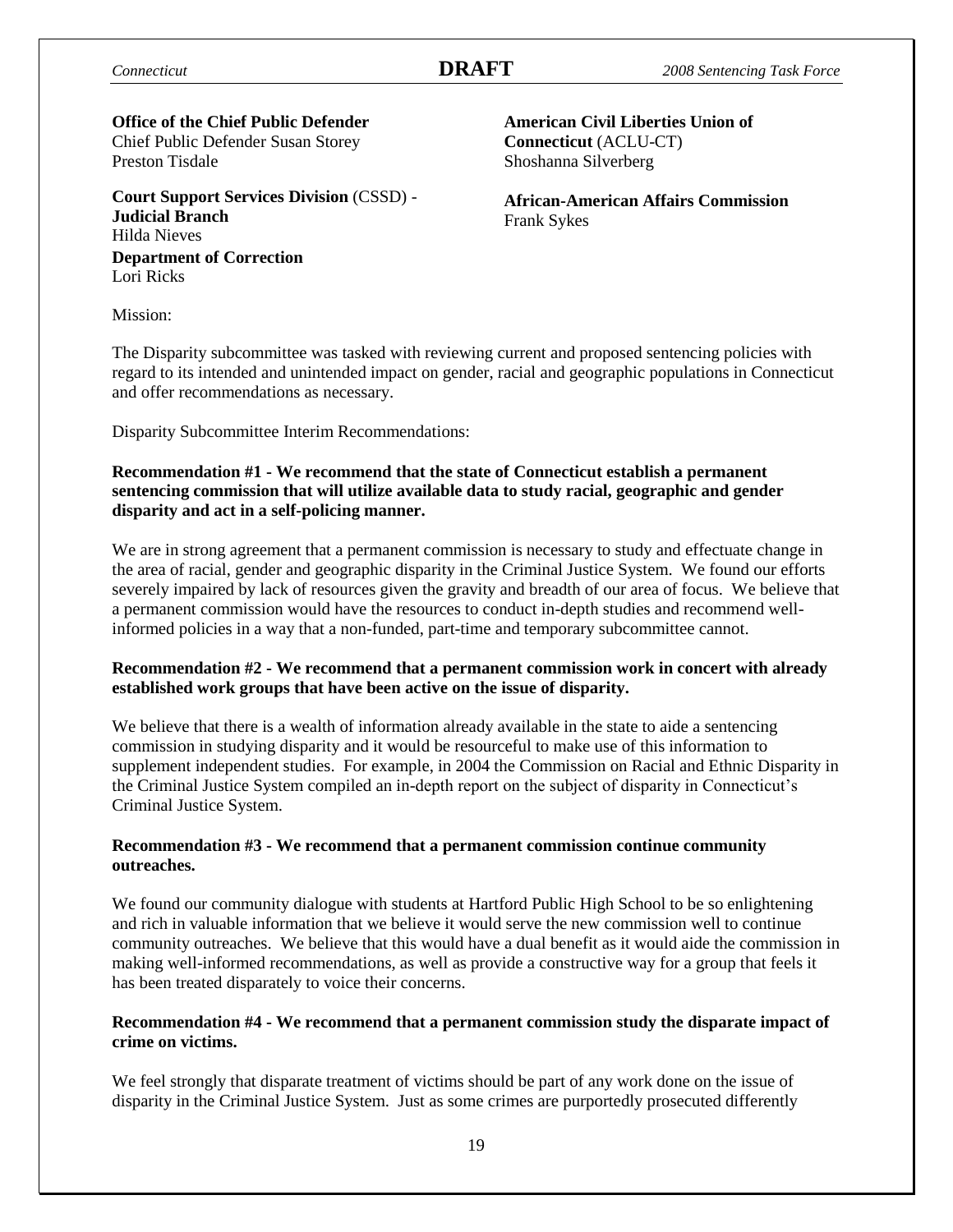according to race, geographic location, and gender, we are concerned that victims are also offered different quality of care based upon these same factors. We believe that there are many resources that the commission will have access to in regard to this issue, such as the Office of the Victim's Advocate, and they should work closely with such groups.

#### *Sentencing Structure Subcommittee*

**Department of Correction** (DOC) Randy Braren Fred Levesque

**Office of Policy Management** (OPM) – **Criminal Justice Policy and Planning Division** Linda Deconti

**Institute for the Study of Crime & Justice, Central CT State University** (CCSU) Andrew Clark

**Court Support Services Division** (CSSD) - **Judicial Branch** Thomas Hogan

**Office of the Chief State's Attorney** (CSA)

Chief State's Attorney Kevin Kane Matt Gedansky David Shepack

**Office of the Victim Advocate** (OVA) Merit Lajoie

Mission:

The subcommittee focusing on sentencing structure set forth to review Connecticut's sentencing structure in comparison with that of other states. The use of mandatory minimum sentences will also be reviewed within this context. Recommendations may follow if deemed appropriate. Sentencing Structure Subcommittee Interim Recommendations:

*Offense Classification Subcommittee*

| <b>Office of Policy Management (OPM) –</b>           | <b>Judges</b>                                   |
|------------------------------------------------------|-------------------------------------------------|
| <b>Criminal Justice Policy and Planning Division</b> | Judge Patrick Clifford, JD-GA 15 Court House    |
| Brian Austin                                         |                                                 |
|                                                      | <b>Court Support Services Division (CSSD) -</b> |
| Institute for the Study of Crime & Justice           | <b>Judicial Branch</b>                          |
| <b>Central CT State University (CCSU)</b>            | Brian Coco                                      |
| <b>Andrew Clark</b>                                  |                                                 |
|                                                      | <b>Judicial</b>                                 |
|                                                      | Larry D'Orsi                                    |

**Judges** Roland Fasano

**Judicial** Deborah Fuller

**Board of Pardons and Paroles** (BOPP) Rich Sparaco Jerry Stowell

**Connecticut General Assembly** (CGA) Representative Jamie Spallone Representative David Labriola

**Connecticut Sexual Assault Crisis Services, Inc.** (CONNSACS) Nancy Kushins

**Office of the Chief Public Defender** Thomas Ullman

**Legislative Commissioners Office** (LCO) Rick Taff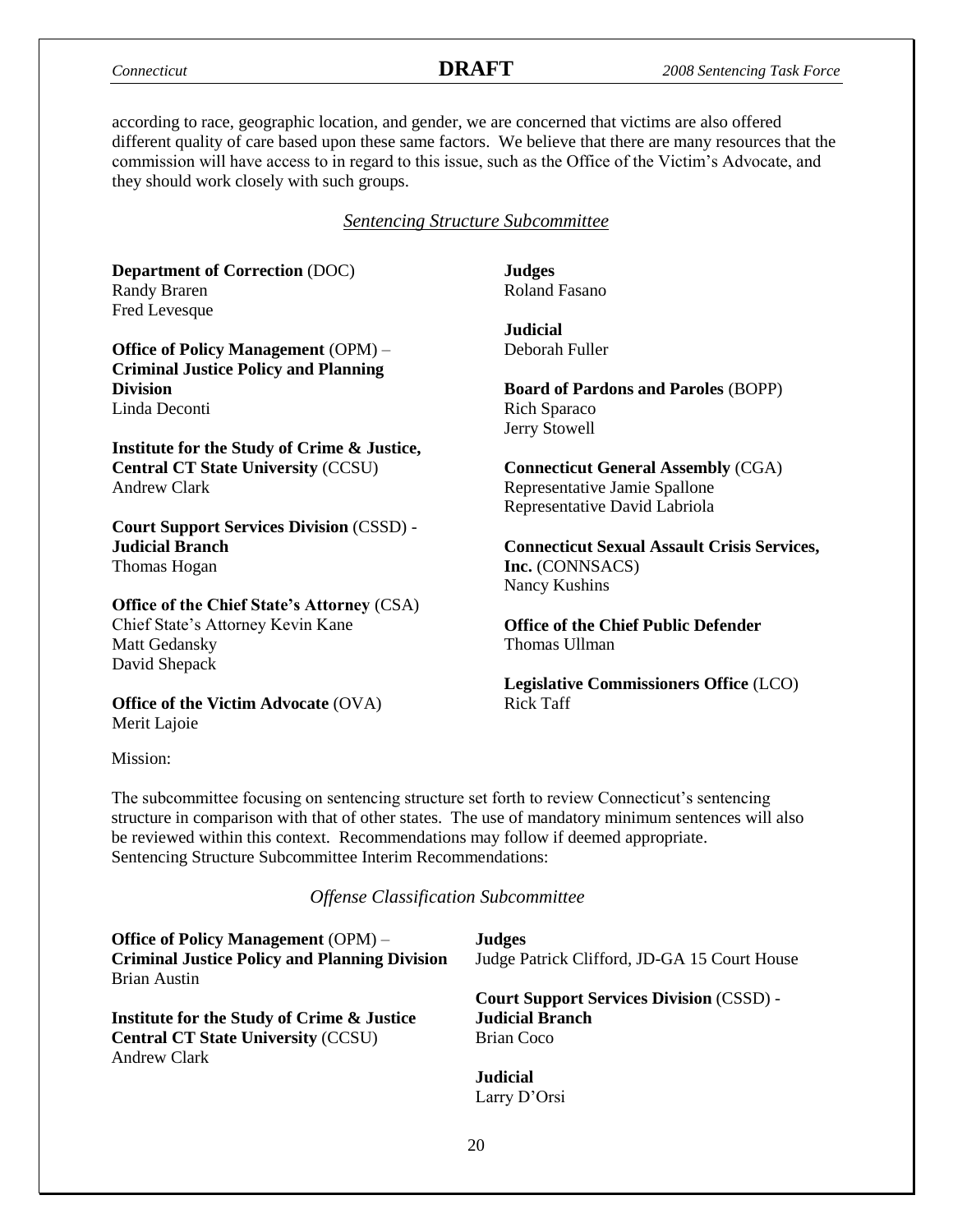#### Stephen Ment

**Office of the Chief Public Defender's** KK Meyer

**Office of the Chief State's Attorney** (CSA) Chief State's Attorney Kevin Kane David Shepack

**Board of Pardons and Paroles** John Lahda Rich Sparaco

**Connecticut General Assembly** (CGA) Representative Mike Lawlor Representative Arthur O'Neill Representative David Labriola

**Office of the Victim Advocate** Scott Lunt

**Connecticut Police Chiefs Association Appointments** Chief Mark Palmer - Coventry Police Department

#### Mission:

The Offense Classification subcommittee would attempt to determine the plausibility of classifying offenses presently unclassified, as well as review the proportionality in sentencing of classified crimes. The Offense Classification subcommittee would also review the offenses that are not resulting in prison or jail sentences.

*Offense Classification Subcommittee Recommendations*:

#### **Issues to be Addressed by the Full Sentencing Task Force prior to the December 2008 Report**

- Identify the barriers to implementing a uniform data bank, the requirements to correct those barriers and the steps to overcome them;
- The creation of a permanent sentencing commission, or board, to review and supervise Connecticut's criminal justice system;
- Review the findings of the four subcommittees, address the identified needs and concerns of each and discuss the means for implementing their recommendations.
- Review the benefits of community supervision of offenders after discharge. Examine the possibility of mandatory supervision as a condition of discharge and part of a re-entry program, similar to California's program. Part of the examination will include a discussion on what type of community supervision, what duration of supervision is appropriate and the means to achieving a supervision program.
- Re-visit alternative sanctions, including "good time." Possibly offer credits toward discretionary releases and allow offenders to earn some time if they par-take in services such as GED completion.
- Research and data infrastructure overhaul. Connecticut has the desire for true evidence-based decision-making that requires a review and revamping of our current infrastructure.

#### **Additional Task Force Activities**

*Annual Meeting of the National Association of Sentencing Commissions (NASC)*

Summary

*Conference - State of the Art: Exploring Strategies for Sentencing Reform*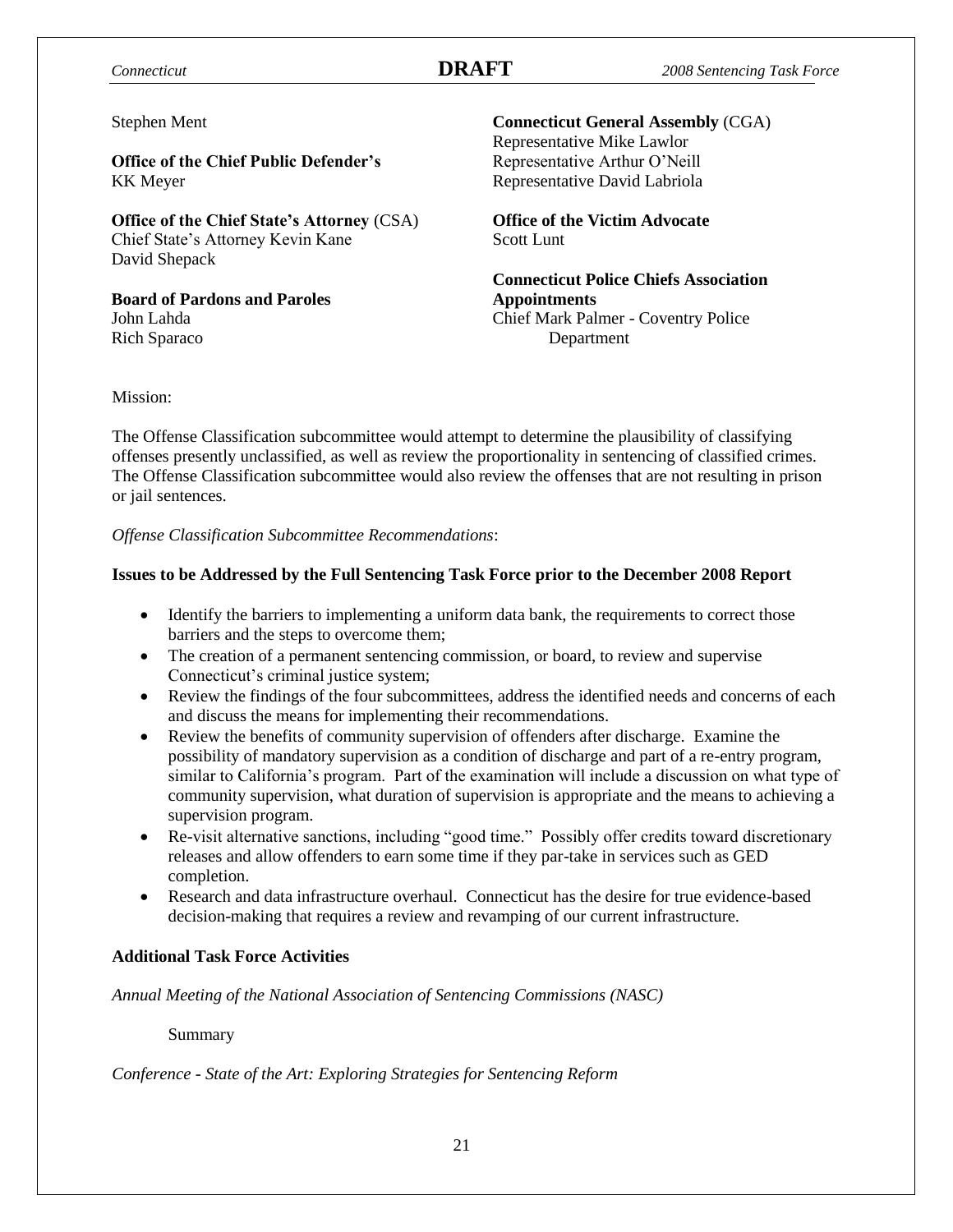#### Task Force Attendees:

Chairman Farr, Sen. Kissell, Rep. Dyson, Brian Austin, Tom Ullmann, David Shepack, Andrew Clark, Tom Hogan

Summary:

# Vera Institute for Justice and Pew Charitable Foundation

*State of the Art: Exploring Strategies for Sentencing Reform*

Denver (Westminster), CO November 4-6, 2007

### **Connecticut Workgroup Session Summary**

Prepared By Barbara Tombs, Vera Institute of Justice

The Connecticut workgroup focused much of their discussion and planning activities on identifying issues that would contribute to comprehensive sentencing and corrections reform in the state. The group reached a consensus that there is not a clear understanding of how offenders are moving through the criminal justice system and agreed that there are several specific points that should be the focus of reform. Access to system-wide data appears to be a significant obstacle to achieving a comprehensive understanding of current practices. Although there is independent agency level data, the data is not shared among agencies, thus the data may fulfill an agency's needs but not the criminal justice system's needs. The workgroup strongly felt that there needed to be a clear understanding and sharing of data among the courts, probation, corrections and parole to avoid duplication of efforts and to enhance public safety in the state. Listed below are the major issues identified:

- Current agency data is stored in silos and not easily accessed or shared among criminal justice agencies
- There is no clear understanding of what data is being collected by individual agencies and the format in which it is collected – electronic or paper
- There are both technical and administrative barriers to sharing data among criminal justice agencies
- In addition to completing a data inventory for each agency data deficiencies need to be identified
- Automation of paper files and assessment of storage retrieval issues are necessary
- Agencies should identify what questions they are unable to answer at the current time
- A unique identifier needs to be developed or assigned to identify an offender across agencies and evaluate the impact of various criminal justice interventions

The workgroup was in agreement that as part of the need for significant sentencing and corrections policy changes, it is critical to have a clear and concise understanding of how offenders are entering the system, how long they are in the system and how they are leaving the system.

The data discussion illuminated the need to have a permanent body to evaluate data, policy and practices across criminal justice agencies. The group identified a sentencing commission as a possible vehicle to achieve this goal, although there were some thoughts expressed that a different name for the body may be more appropriate since sentencing commissions are often associated with sentencing guidelines and the group, as a whole, did not support the development of sentencing guidelines. One possible name was the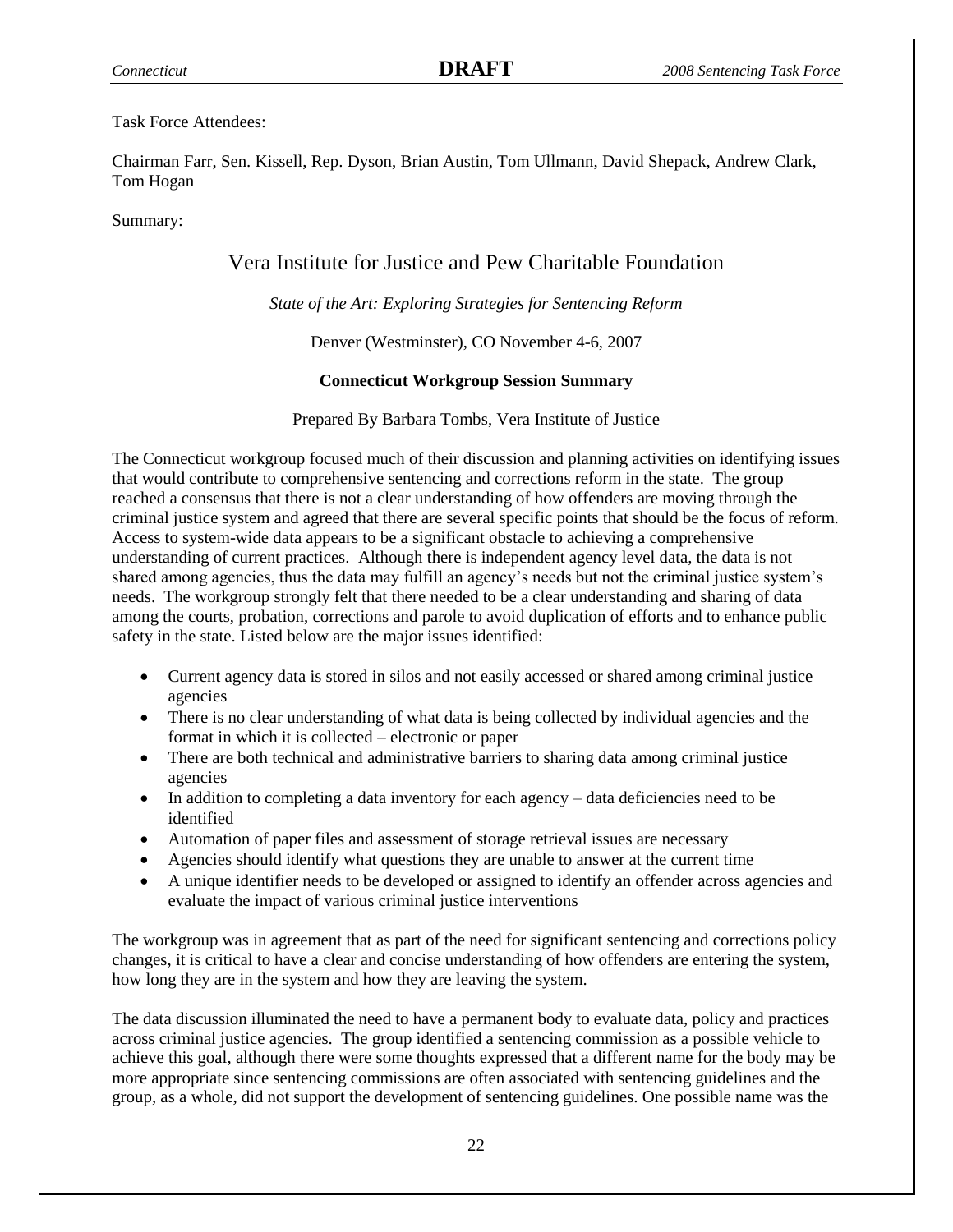"Sentencing Policy and Research Board" or some variation of that. However, regardless of the name there was agreement that a permanent body was necessary. There was an in-depth discussion on the development of a permanent body that would be effective in CT. Issues regarding the commission were divided into two categories: (1) Pre-permanent body (The Connecticut Sentencing Task Force already established by PA 06-193) and (2) Post-permanent body.

Discussion regarding the pre-permanent body focused on issues that would need to be addressed in the design and structure. It was important that the body be viewed as objective and non-political, focusing specifically on sentencing and offender based data analysis and providing data driven policy, and outcome evaluation of proposed legislation, enacted programs and policy changes to ensure effective use of limited state resources and enhance public safety within the state. Those issues included:

- Name
- Location which branch of government
- Membership and appointing authority
- Authority to make policy recommendations
- Duties and responsibilities assigned to the body
- Staff and resource needs

In addition to the issues outlined above, the workgroup identified several priorities that the permanent body, once established, should address to assist both the legislature and the executive branch in effectively addressing criminal justice policy issues. Those priorities include:

- Identify critical data needs and gaps to effectively evaluate criminal justice issues and policies
- Provide a comprehensive overview of the types and movement of offenders through the criminal justice system on a case level basis to include: arrest data, conviction data, sentencing data, probation data, corrections data, parole data and revocation data. This overview should be done on an annual basis and presented to the legislature, executive branch, criminal justice agencies and other appropriate parties
- Conduct research on topics assigned by the legislature or executive branch targeting recidivism, alternatives to incarceration, sentencing options for vulnerable populations or effective community placement/supervision of non-violent offenders
- Provide both fiscal and policy impacts on proposed legislation to evaluate the impact on prison, probation, parole populations, defense and state attorneys and any associated resources (staff or caseload impact) in addition to identifying any potential unintended consequences of the proposal
- Analyze and identify practices or policies that contribute to racial, geographic and gender disparity in sentencing
- Through the use of data analysis and simulation projection models assist the state in preparing for controlled prison growth and community supervision options.

Finally, the group tackled the issue of the availability of offender specific information and risk characteristics needed by decision makers in the criminal justice system. Previous discussions among CT participants have focused on identifying specific offender populations or felony classes that would require mandatory pre-sentence investigations (PSI's) even though additional resources would be required. Subsequent conversations revealed that although PSI's contain some important and valuable offender information, it may be somewhat outdated in the type of information that the current system needs in order to deal with offender related decisions, especially as related to risk factors. Probation is currently completing a risk/needs assessment but that information is not necessarily available to other criminal justice agencies and does not follow the offender through the system, thus there is no comprehensive record of placements, treatments, interventions and other offender related information. It was suggested